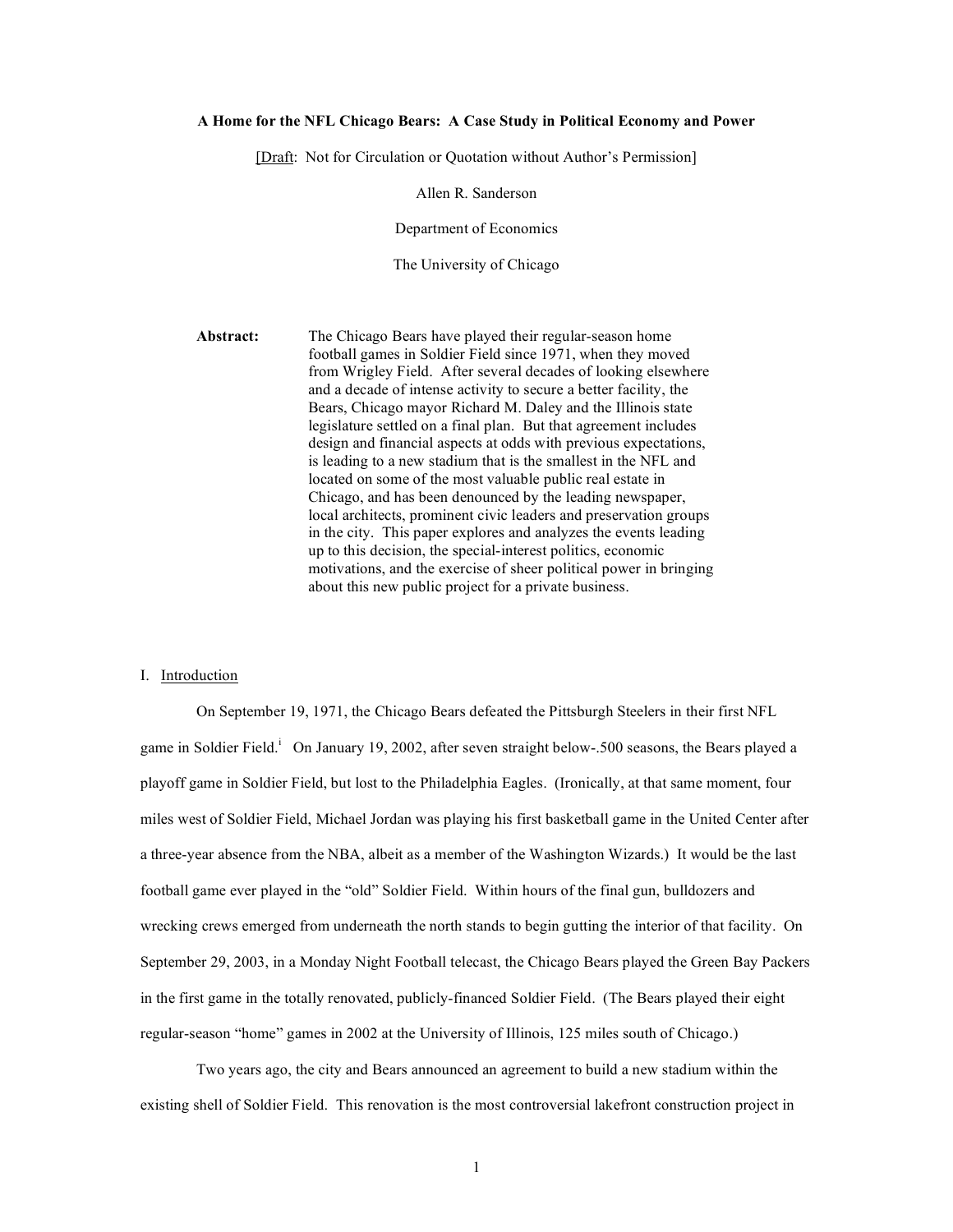more than 40 years. The sections that follow trace the evolution of political and economic events of the last two years that have culminated in the state, city and Chicago Bears organization agreeing on a plan to provide a permanent home for that NFL franchise, albeit to a large extent without the approval of citizens of the city or state, and in spite of considerable public outcry in the press, from civic leaders and from other well-respected quarters. To examine and explain why the mayor and team chose to go the routes they did in the face of such criticism, and to understand how the city and the Bears left themselves far worse off than with feasible alternatives, are the goals of this paper. Sections II and III offer the historical perspective and the flurry of activity leading to the quasi-final proposal over the last two years. Section IV provides the economic aspects of the agreements. Section V reviews the legal maneuvering, while Sections VI and VII cover the public battles over the stadium, including available alternatives. Section VIII discusses complementary considerations and complexities. Section IX concludes.

## II. A Brief History<sup>ii</sup>

From 1922 to 1970, the Chicago Bears played their home games at Wrigley Field, better known as the "friendly confines" for the Chicago Cubs in Major League Baseball. Since 1971, the Bears have played at Soldier Field, on the lakefront and just south of the city's principal commercial and tourist center. That stadium is owned and operated by the Chicago Park District (CPD), a city agency. Originally built as a memorial to the men and women who served in World War I, Soldier Field opened on October 9, 1924 (with a re-enactment of the burning of Mrs. O'Leary's barn<sup>iii</sup>, seen by a crowd of 60,000), as a multipurpose facility. Over the years it has been the setting for boxing matches, political conventions, religious gatherings, a civil rights rally, track meets, a ski jump exhibition, stock-car races, the now-defunct College All-Star football game (and the one and only XFL season), high school football games, World Cup soccer, rock concerts and community events.<sup>iv</sup> Soldier Field is also adjacent to three of Chicago's main cultural attractions (the Field Museum of Natural History, the Adler Planetarium, and the Shedd Aquarium), the McCormick Place convention center complex, Grant Park, and a small general aviation air strip, Meigs Field.

For the last three decades, team founder George Halas and then subsequently members of the Halas family, including the McCaskeys – Virginia H. McCaskey, his daughter, remains the principal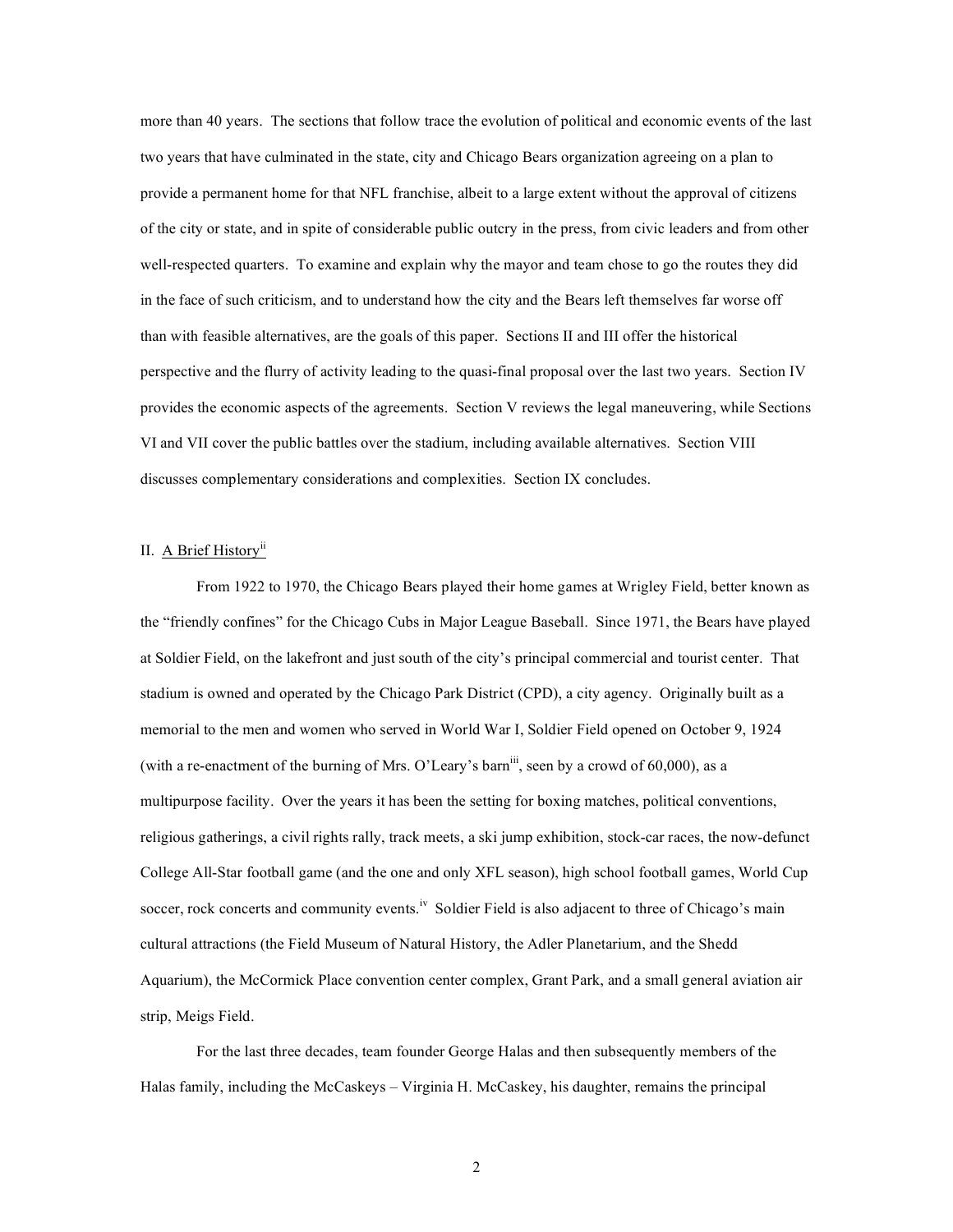owner, and until recently Michael McCaskey, her son, was the Bears' president – have looked for greener pastures. The Bears have considered both renovations to Soldier Field itself and alternative locations in the city proper, the suburbs, and even out of state, where they could have an entirely new facility, either openair or domed; those explorations even included an option for a stadium the Bears would share with the Chicago White Sox baseball club. In 1980, the Bears signed a new 20-year lease for Soldier Field. Within the last 10 years, the city, state and Bears have negotiated back and forth with regard to substantial renovations within the existing facility, construction of more luxury suites in Soldier Field, a more favorable split of venue and parking revenues for the Bears, building a new domed stadium at or near McCormick Place (dubbed "McDome" in the media), and even adding a retractable dome to Soldier Field itself. All of these proposals entailed some commitment of public monies – anywhere from \$60 million to \$300 million – and all of them were rejected for one reason or another by the Bears and/or the mayor. By NFL standards, by 2000 the existing Soldier Field facility was admittedly woefully lacking in basic amenities, which would include adequate restrooms and concession areas, not to mention the usual panoply of fan-friendly features found in newer stadiums. And never meant as a football stadium anyway, its configuration placed far too many seats  $-60$  percent of the total capacity – in the endzones. But for most of the last decade, there were a series of political spats and stalemates, but nothing really moved; since 1990 the Bears or city had rejected at least 13 renovation, relocation or "from-scratch" plans.

Then in a space of a few months in early 1999, several somewhat exogenous events took place that changed the landscape dramatically. In January, Jim Edgar stepped down as Illinois' two-term governor (1991-1999) and he was succeeded by George Ryan. Edgar was viewed as less sympathetic toward Chicago's priorities, and Chicago mayor Richard M. Daley and Edgar had clashed openly over several issues, including casinos and airports – control or and expansion at O'Hare, the viability of Meigs Field, and plans for a third airport in the region. Ryan was a known dealmaker and someone far friendlier to the Daley forces. Then in February, after the Bears had experienced several disappointing seasons on the field and some public relations and personnel gaffes off it, Virginia McCaskey fired her own son, Michael, as president and CEO and replaced him with a more moderate, affable person, Ted Phillips. (Among other things, Daley had never forgiven Michael McCaskey for firing Bears coach Mike Ditka in 1992; the two men – Daley and McCaskey – never got along well, which may have contributed to the stalemate over a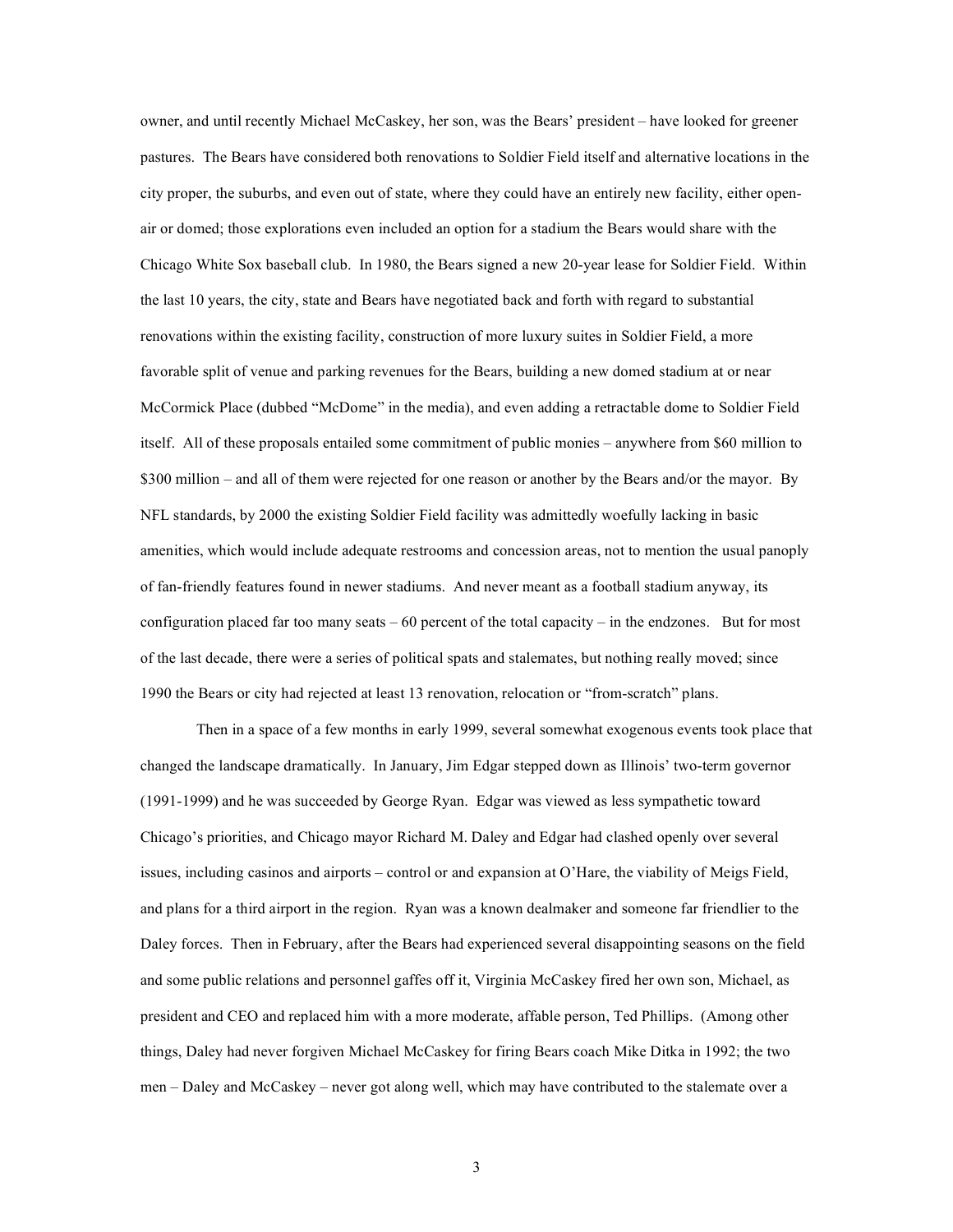permanent home for the Bears.) After years of unproductive in-fighting and one-upmanship, things were about to change, and change rapidly – too rapidly, most observers would say.

### III. Recent Developments

On November 16, 2000, a day in which the *Chicago Tribune* front-page headline read: "Florida official rejects hand counts," the Chicago Bears and the city unveiled a \$587 million plan to renovate Soldier Field. The contemporary design of this state-of-the-art facility was to fit within the existing outer shell – the famous colonnades. The mayor said at the press conference: "I'm pleased that after years of false starts, we finally have a plan that works for taxpayers, the Park District, the Bears and the other teams and groups that use Soldier Field and the surrounding area." In addition to renovating the stadium itself, the redevelopment project called for new parking areas (one underground), and 19 acres of new public park land. Of the \$587 million total, the Bears were expected to contribute, directly or indirectly, \$200 million – 50 percent in the way of revenues derived from seat licenses and \$100 million in the form of a loan from the National Football League (NFL); \$387 million was to come from the proceeds from the sale of 30-year bonds by the Illinois Sports Facilities Authority (ISFA), and the indebtedness was to be repaid from extending a two percent tax on hotels and motels within the city of Chicago.

While the country was still riveted by the political events in Florida and Washington, D.C. in the aftermath of the 2000 presidential election, Daley and Ryan pushed the deal through the Illinois General Assembly in two weeks. While there was initial enthusiasm for the stadium proposal and the fact that something was finally happening, caution was expressed on several fronts, including the lead editorial four days later in *Crain's Chicago Business v*

"After nearly a decade of delays, the rush is on to have the General Assembly approve the city's plan to rehab Soldier Field into a state-of-the-art stadium . . . Backers of the plan are pressing for approval during the Legislature's current veto session. . . While it would be a relief to get [the] project going, it won't hurt if legislators slow the process down and enable the public to openly examine the plan's details. If that means waiting until the General Assembly meets early next year, that's not unreasonable. Worth investigating are the effect of the proposal on residents' pocketbooks, potential damage to the city's lakefront and skyline, the effect on the area's museums and other attractions. . . In short, let's really know what we are getting into."

Nevertheless, in less than two weeks from the time the plan was announced, and less than a week from the time the proposal arrived in Springfield, the Illinois House and Senate approved the deal, and Governor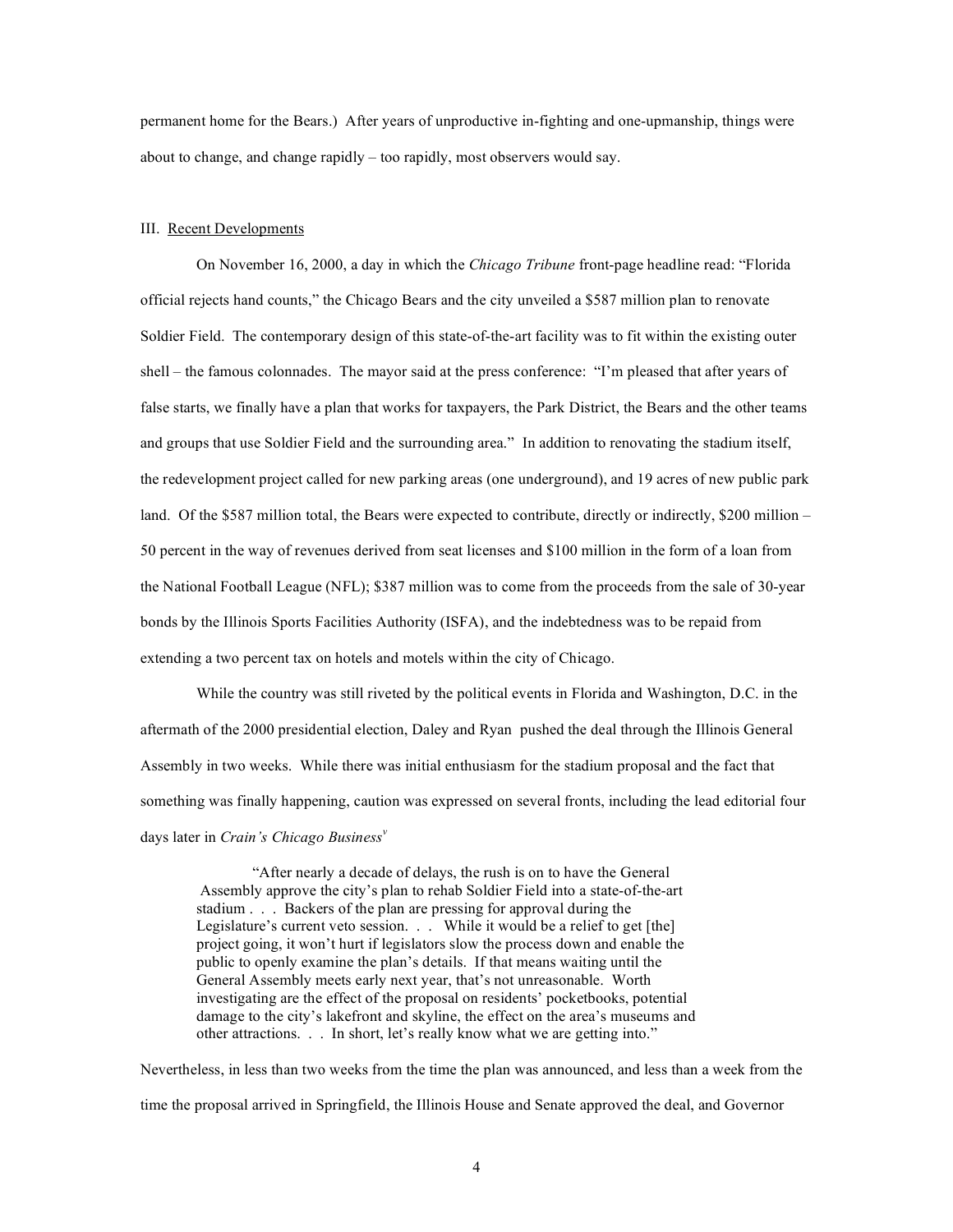Ryan agreed to sign the bill. (The NFL added its own pressure by suggesting that its \$100 million loan might go elsewhere if construction didn't begin in time to have the stadium ready for the 2003 season.)

The Chicago Plan Commission approved the renovation plan by a vote of 10-1 on March 15, 2001. On March 28, the city council approved it by a vote of 35-7, a relatively large 'no' vote for a body generally perceived as a consistent rubber stamp for the mayor and his agendas. The proposal then went to the Chicago Park District, which, without discussion, voted 5-0 to approve the project.

In the face of mounting criticism about the process – mainly the absence of public hearings or a referendum on the renovation plan, widespread dissatisfaction with the design, the rapid-fire pace at which the city and Bears were moving in spite of on-going court challenges to the legality of the entire project, Bears president Ted Phillips stated in July of 2001 that "we're moving forward. We've gotten the positive votes from the people we need the votes from." Only a month earlier, even the mayor had to intervene to "urge" the Bears to scale back the plans for the west grandstand to soften the look, which involved reducing seating capacity from the original 63,000 seats to 61,500. Within a week of the January 19, 2002, playoff game, \$100 million had already been spent on the design and purchases of materials. By November 6, 2001, \$68 million in contracts had already awarded for structural steel and precast concrete; by early February 2002, the city had awarded \$188 million in contracts.

One factor working in the Bears' and city's favor was the early semantic decision, then buttressed by court rulings that a project that essentially gutted Soldier Field, leaving only the colonnades, was not new construction but merely a renovation of an existing structure. This distinction allowed these parties to avoid a lot of scrutiny, let them bypass normal checks and balances with regard to legislative guidelines, and permitted no-bid contracts. Had it been considered new construction, public hearings and debates, a slower timetable, and maybe even a referendum would have been on the schedule. Thus public and franchise rhetoric always included words such as "rebuilt," "retrofitted," "renovated," or "rehab," when describing the project and the progress. As a political wag was known to have uttered in another context at an earlier time, but still applicable today, "Chicago ain't ready for reform."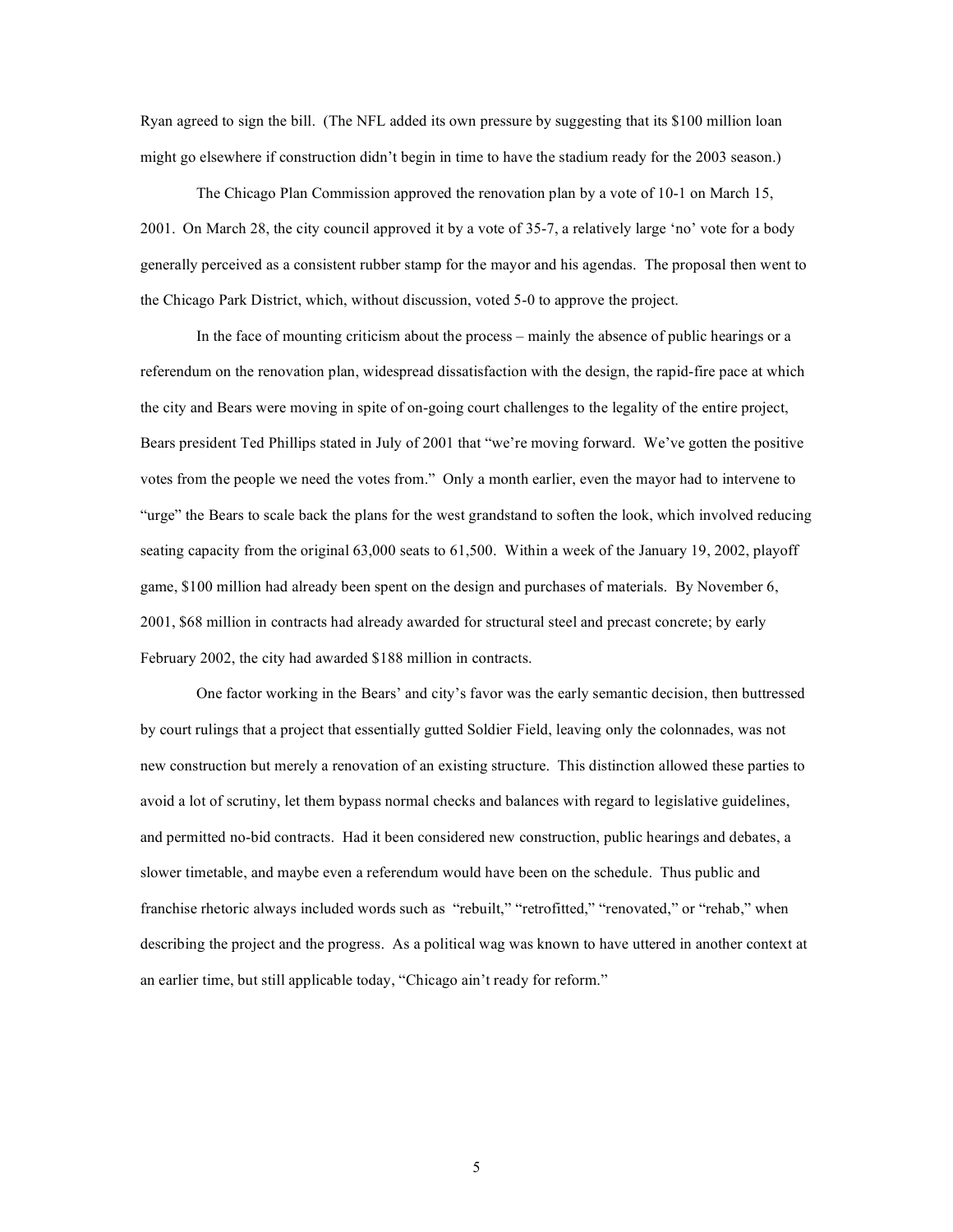## IV. The Economic Underpinnings and Understandings

## *The Basic Game Plan*

The plan announced by Mayor Daley on November 16, 2000, described a \$587 million lakefront redevelopment project, which was to include a 63,000 stadium for the Bears (versus the 67,000 capacity in old Soldier Field) by essentially inserting a modern glass and steel bowl inside the Doric colonnades of the 1924 facility. The dollar figure moved quietly to \$606 million, then to \$632 million within a year. As noted above, the Bears' "contribution" is approximately a third of the total expected outlays, and the club is responsible for any cost overruns not of their own making (a significant factor, given recent histories of stadium construction and renovation estimates versus final costs elsewhere and the tendency of Chicago projects to take on a timetable and budget all of their own. (Millennium Park, scheduled to open in 2000, is three years behind schedule and about \$400 million over budget, and counting.)

In addition, the proposal called for the razing of the Chicago Park District (CPD) headquarters to make room for the new underground parking facility; the costs associated with that demolition were included in the budgeted figure, but not the cost of acquiring another CPD building at another location, which falls to local taxpayers. If hotel tax revenues are not sufficient to pay bondholders, and the budgeted assumptions were that hotel revenues would grow by 5 percent a year over the life of the project, Chicago's share of state income tax revenues would be used to fill the gap. (At the moment, as with many cities and states, Chicago and Illinois are already experiencing substantial budget shortfalls, and hotel occupancy rates are lower than normal.)

Under the 1980 lease arrangements between the Park District and the Chicago Bears, which was to run through December 31, 2000 (and was subsequently extended for a year), the CPD paid for all maintenance and modest upgrades, and it supplied utilities. In exchange, it received 12 percent of ticket revenues, 20 percent of luxury suite rentals, and all monies from concessions, advertising and parking (less a \$1 million annual payment to the Bears for game-day parking). In 2000, that sum came to \$9.5 million. And the Bears had total control of the stadium for 20 days a year.

Under the November 2000 Memorandum of Understanding (MOU), the CPD abdicated all construction and design aspects to the Bears; ceded all ticket, suite, advertising, concessions, parking and naming-rights revenues to the team; acknowledged that the Bears were the primary tenant in the facility,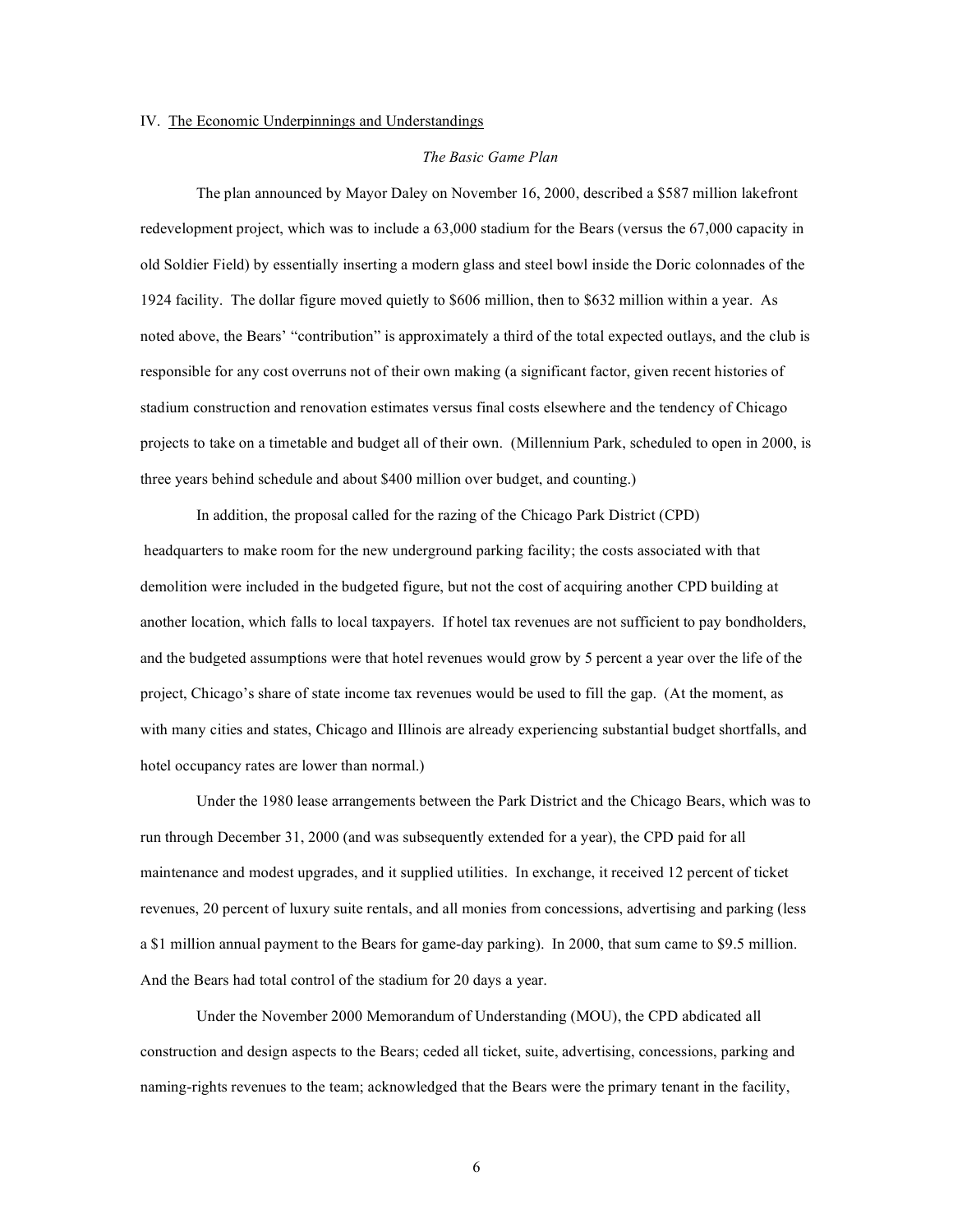and conferred control for 116 days annually to the franchise. It also agreed to upgrades, financed by the CPD, to ensure that the facility would remain in the top quartile of NFL stadiums with regard to revenues and state-of-the-art features. While not spelled out in any detail in this 30-year arrangement, the expectations might include next-generation interactive capabilities for at least some of the premier seats and the adaptation of new scoreboard and replay technologies. If bond revenues aren't sufficient, then Chicago residents are on the hook for the costs, which would likely mean a property tax increase.<sup>vi</sup> The new terms call for the Bears to pay the Park District \$10 million a year for rental of this public property.

As is now "usual and customary" with new sports stadiums, convention centers and other commitments of public monies, the promoters – or defenders – promise substantial gains to the public. This one was no exception. According to Bears president Ted Phillips: "It's going to bring economic development, it's going to bring jobs, it's going to bring \$140 million for minority- and women-owned businesses."<sup>vii</sup> The usual economists' rejoinders and counter-claims apply.<sup>viii</sup>

### *From the Bears Side of the Field*

Under the new arrangement there will be four tiers of seating:

- 133 luxury suites, with annual lease prices ranging from \$70,000 to \$300,000, and they are all sold/leased;
- 8,600 club seats, which will require occupants to purchase permanent seat licenses (PSLs) as well, with prices scaled from \$2,900 to \$10,000 as one-time charges, plus per-game tickets from \$195 to \$315 (or \$1,560 to \$2,520 per year);
- 27,500 PSLs, which are expected to generate \$50 to \$60 million for the Bears, plus season tickets; and
- the remainder are general admission tickets, with the least expensive season-ticket per-seat price of \$400. Most of those are in the highest portion of the higher side of the stadium and either very low or very high in the end zones.

Although periodic upgrades to Soldier Field included adding luxury suites (and almost as many as will be in the renovated facility), the Bears are only now introducing a PSL feature. Forty-five percent of the seats in the renovated stadium will be Permanent Seat Licenses, the smallest percentage of seats reserved for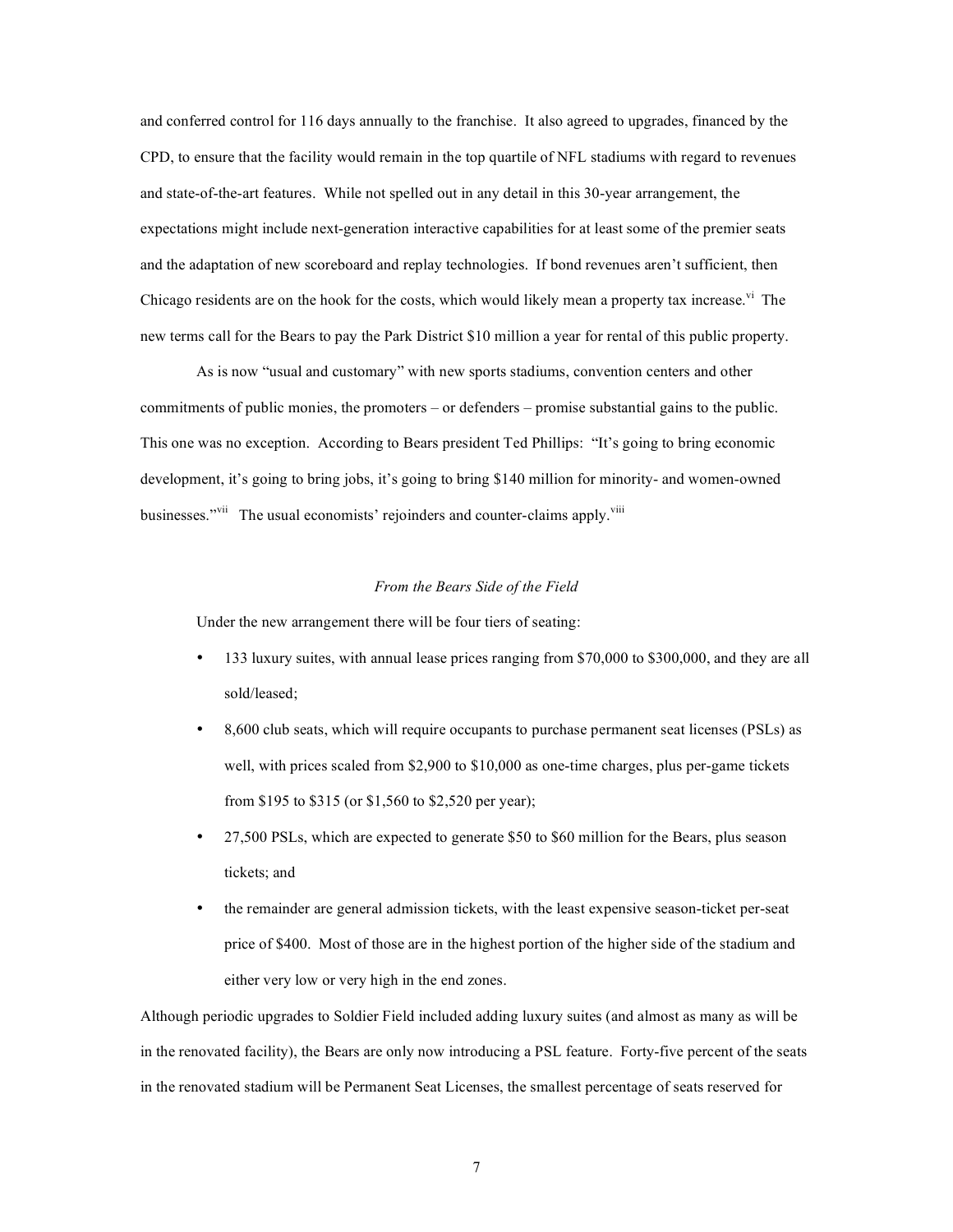PSLs in any new stadium (Carolina and Baltimore top 90 percent), but the top price -- \$10,000 – is the highest in the NFL (the lowest priced PSL in Soldier Field will be \$900).

The Bears' own revenue estimates for 2003 reveal an expected gain in profitability from \$11 million to \$30 million with the renovated facility, more favorable lease arrangements, and more revenue sources. Their projections actually show a decline of \$1 million in general ticket revenues (largely due to the reduced seating capacity in the new stadium), but that loss is more than offset by increased revenues from PSL sales and premium seating, luxury suites, concessions, advertising and sponsorships. And even this understates the likely increase to the Bears' bottom line because they omitted parking revenues and downplayed the possibility of selling naming rights in the near future (see below). The author's own estimates show an increase in the market value of the franchise of \$300 million to \$400 million, roughly double its "pre-deal" price, as a result of the deal struck between its ownership, city, and state.

Some of the Bears original expectations had to be lowered as some related and unrelated events played out. First, under the contractual arrangements, the Bears were to receive some revenues from the Chicago XFL franchise, which no longer exists. Second, to assuage the public and the mayor, the Bears had to reduce seating capacity by 1,500; what was seen as a marginal gain in aesthetics on the one hand meant a loss of more than marginal ticket revenues to the Bears. (One of the explicit goals in the renovation plan was to increase the number of sideline seats. In "old" Soldier Field, only 40 percent of the seats were along the sidelines; under the new configuration that would rise to 60 percent. However, once seating capacity was reduced from 67,000 to 63,000 in the original plan, and then to 61,500 after the politically-mandated trimming, all of which came from the western sidelines, the net gain in sideline seats was only 10,000.) The final hit to the Bears' expected bottom line came in the wake of the terrorist attacks of September 11, 2001.

Selling or leasing naming rights for Soldier Field had been controversial from the outset. Specialinterest groups like the veterans as well as the Midwest public at large flinched at the thought of a corporate sponsor's name on this war memorial, and Daley had long insisted that the renovated stadium would still be called Soldier Field. But as the project moved forward, the notion of a modified name – "Boeing (or Motorola or Kraft Foods or some other firm with Chicago headquarters or roots) Stadium at Soldier Field" were floated publicly. And the initial estimates for the value of naming rights ranged from \$8 million to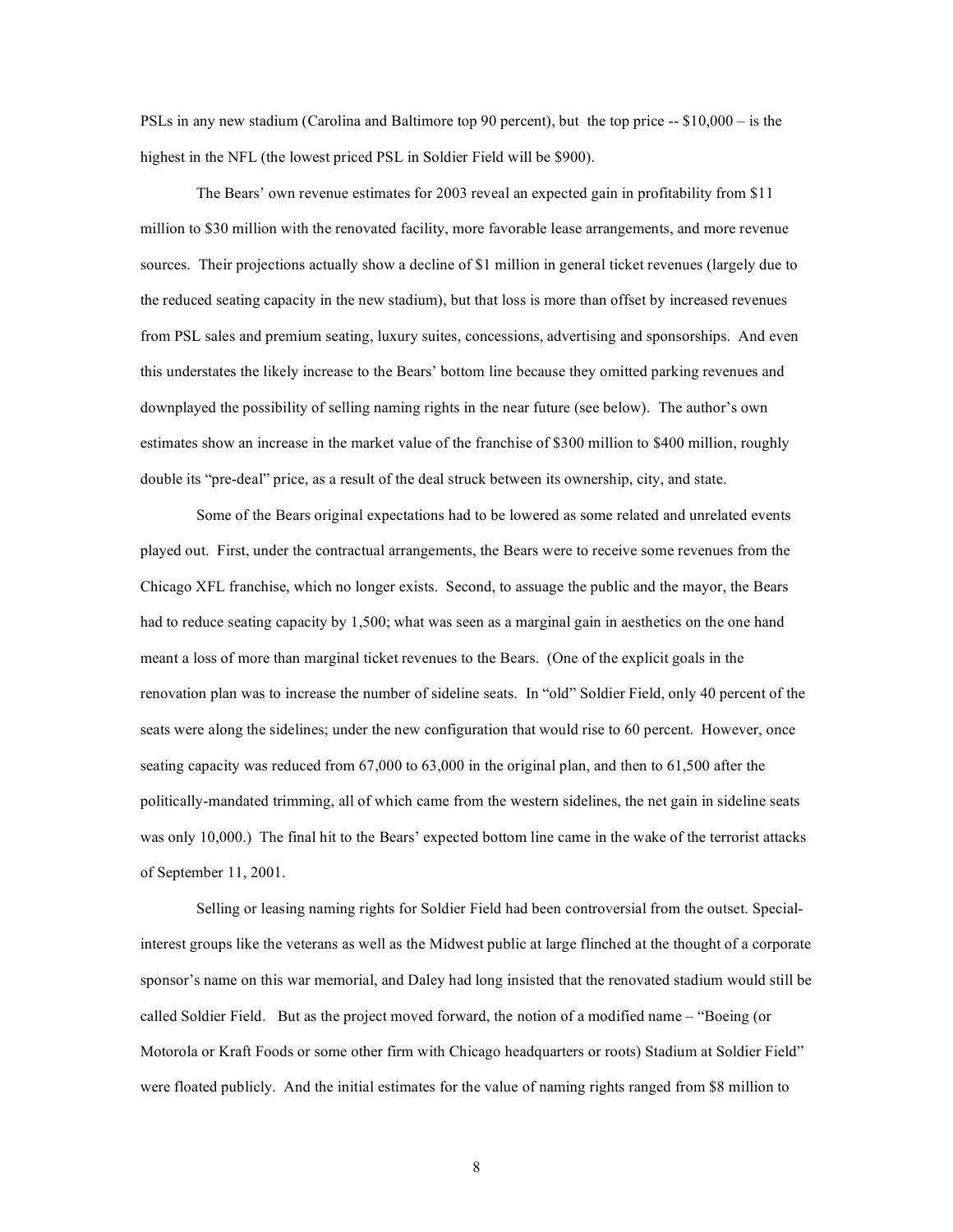\$10 million/year, or \$250-\$300 million (undiscounted) over the 30-year period. (The Bears claimed only \$50 million, in part because they agreed to keep "Soldier Field" somewhere in the title/name, and because Jerry Reinsdorf, owner of the Chicago White Sox, had no takers as he tried to secure a corporate sponsor for, and change the name of, Comiskey Park.<sup>ix</sup>) However rough the math or low the probability,  $9/11$ changed the political and economic calculus. A public outcry led the mayor and the Bears to retreat quickly; Soldier Field would remain Soldier Field, no ifs, ands, buts or Boeing. Offered an unexpected "out" – and a chance to turn a financial disaster into a handsome profit if they would only reconsider and opt for a separate brand new facility or another location – the Bears refused to budge and, in effect, walked away from more than \$100 million on the table.

## *Cost Comparisons and Considerations*

There are currently seven NFL stadiums proposed, under construction or recently completed. Precise cost comparisons across projects are not possible or are likely to be inaccurate because of what is and is not included and in which budgets (such as any land acquisitions and/or infrastructure), some cost spreading because of multiple tenants or activities planned for the completed structures.<sup>x</sup> All of that said, Table 1 provides a rough comparison of costs and complementary features for these new facilities:

| Franchise/Team                  | <b>Seating Capacity</b> | <b>Estimated Cost</b> | Per-Seat Cost |
|---------------------------------|-------------------------|-----------------------|---------------|
| Detroit Lions [2002]            | 65,000                  | \$315 million         | \$4,846       |
| Arizona Cardinals [2005] 67,000 |                         | \$331 million         | \$4,940       |
| New Eng. Patriots [2002] 68,000 |                         | \$397 million         | \$5,838       |
| Houston Texans [2002]           | 69,500                  | \$402 million         | \$5,784       |
| Seattle Seahawks [2003]         | 67,000<br>$+5,000$ temp | \$430 million         | \$6,118       |
| Phil. Eagles [2003]             | 66,000                  | \$500 million         | \$7,578       |
| Chicago Bears [2003]            | 61,500                  | \$606 million         | \$9,854       |

Table 1: Cost and Capacity Comparisons for Selected NFL Stadiums<sup>xi</sup>

[Source: Derived from the *Sports Business Journal*, March 4-10, 2002, pages 19-27 and other team and media sources.]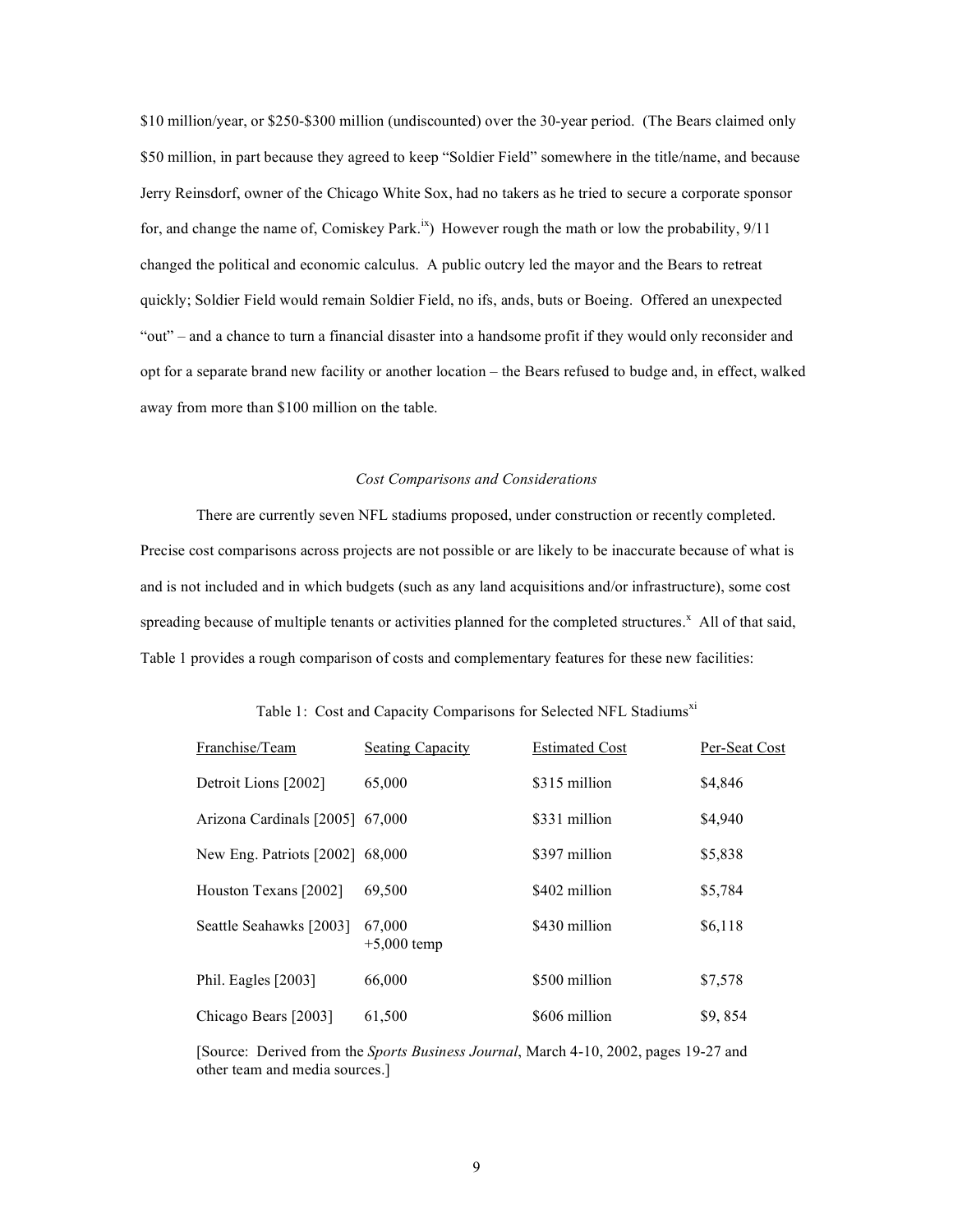# V. The law and lawsuits<sup>xii</sup>

Within hours of the final gun ending the Bears-Eagles playoff game at Soldier Field on Saturday, January 19, 2002, the bulldozers and jackhammers emerged from under the grandstands and started the demolition. The tight 20-month construction timetable was admittedly one reason for the city to let some contracts and the Bears to start ripping out seats, but this was also a blatant attempt to cut off, or render more difficult, any legal rulings against the project: a hearing to prevent demolition had been scheduled for court on January  $22^{nd}$ , just three days later.<sup>xiii</sup> And this was not the first legal action brought against the project.

The first lawsuit, filed in Spring 2001 by the Friends of the Parks against the Chicago Plan Commission, the city of Chicago, the Chicago Park District and the Chicago Bears claimed that the Plan Commission did not consider the requirements of the city's 1973 Lakefront Protection Ordinance in reviewing the proposed Soldier Field renovation plan. On June 11, 2001, Circuit Court Judge Lester Foreman refused the city's motion to dismiss, saying that: "In contrast to conducting a hearing to explore the issues of a vast project, the complaint avers a sham, a fruitless exercise that, in effect, merely paid lip service to the concept of a hearing."<sup>xiv</sup>

The second legal challenge came a few months later when opponents charged that the planned renovation violated the city's 1973 Lakefront Protection Ordinance; the city and Bears filed a motion to dismiss the suit, and they later prevailed. On January 11, 2002, Circuit Court Judge John K. Madden (not the former coach and current commentator of the same name), threw out nine of the 11 counts, but let two stand and said the foes of the stadium could proceed.

The final attempt to derail the entire project was a lawsuit filed by the Friends of the Parks and the Landmarks Preservation of Illinois against the Chicago Park District and the Chicago Bears in spring 2002, relying on those extant counts. The plaintiffs' argued on two fronts: (1) the transfer of substantial public use and control of Soldier Field to the Chicago Bears, and (2) the use of public funds and property for a private purpose. Article VIII, Section 1, of the Illinois Constitution states that: "Public funds, property or credit shall be used only for public purposes." The suit challenged the legality of using public money, and public trust property along Lake Michigan, for the benefit of a private company (the Chicago Bears). Implicitly acknowledging their vulnerability, the Bears and city have tried all sorts of contortions to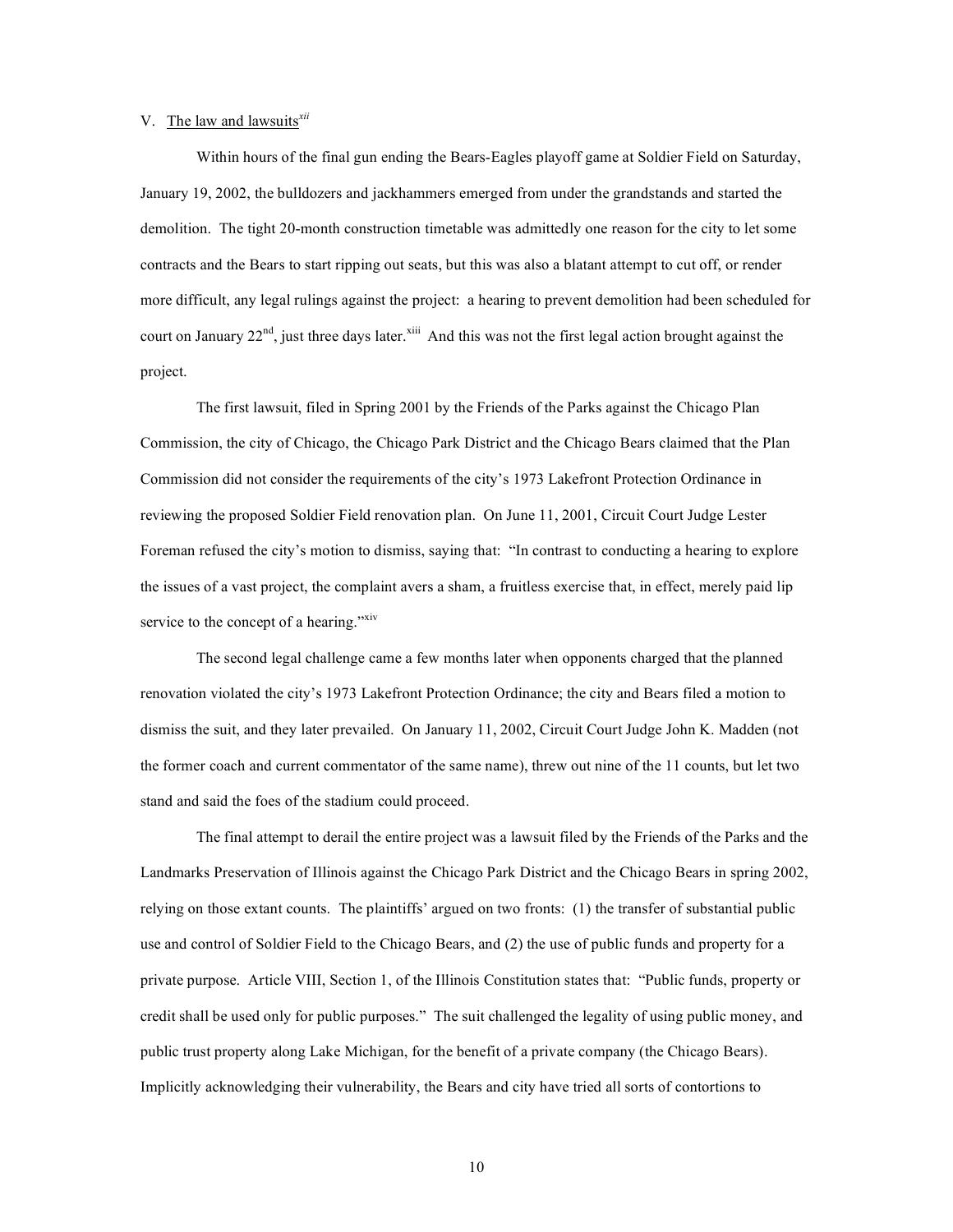demonstrate that there are large public benefits, both financial and otherwise, with this project – jobs, tax revenues, many non-football uses of the renovated stadium, and new public parkland. One of their "talking points" disappeared when the MLS Chicago Fire, which formerly played its home games in Soldier Field, secured a new stadium in a suburb and had few if any plans to return to the lakefront.

Opponents have tried to demonstrate that the Bears are overwhelmingly the beneficiary and the rest of the alleged gains are either a wash or are less than what the city and citizens enjoyed under the previous contractual arrangements (including Park District revenues from the Bears and the stadium, which could be even lower after the renovation than before it, and the increase in the number of days – from 20 to 116 – that the Bears control the facility each year).

Plaintiffs based their argument in large part on an April 2002 Illinois Supreme ruling<sup>xv</sup> that voided an attempt by the Southwestern Illinois Development Authority to condemn a recycling plant in the southern part of the state and then sell it to Gateway International Raceway that wanted to turn it into a parking lot. The court ruled that the condemnation would only benefit the private firm, not the public at large.

In a surprise move, on April 25, 2002, only one day after he received the case, Judge Madden ruled in favor of the Park District and Bears, arguing that he had no right to overturn legislative action. Instead of taking a full week to study the case and review the documents, as he had originally scheduled, Madden rejected arguments that the stadium deal was unconstitutional and a violation of the public trust. He did, however, express reservations about a deal that tripled the profits for the Bears, noted that it was "not surprising because of the sheer strength of the NFL," but in the end stated that "the sentiments of the court have no place in this decision."<sup>xvi</sup>

The plaintiffs appealed the case to the Illinois Supreme Court, which agreed to take it on appeal. The Court heard oral arguments on November 21, 2002. Its decision, which is still pending, although construction on the stadium itself is now close to 60 percent complete by Bears' estimates, will be based on what limitations and restrictions the state constitution requires of public officials with regard to the use and transfer of public trust property. On Friday, February 21, 2003, in a unanimous (6-0) vote, the Illinois Supreme Court rejected the plaintiffs' appeal, affirming the earlier trial court decision that the renovated stadium serves the public interest.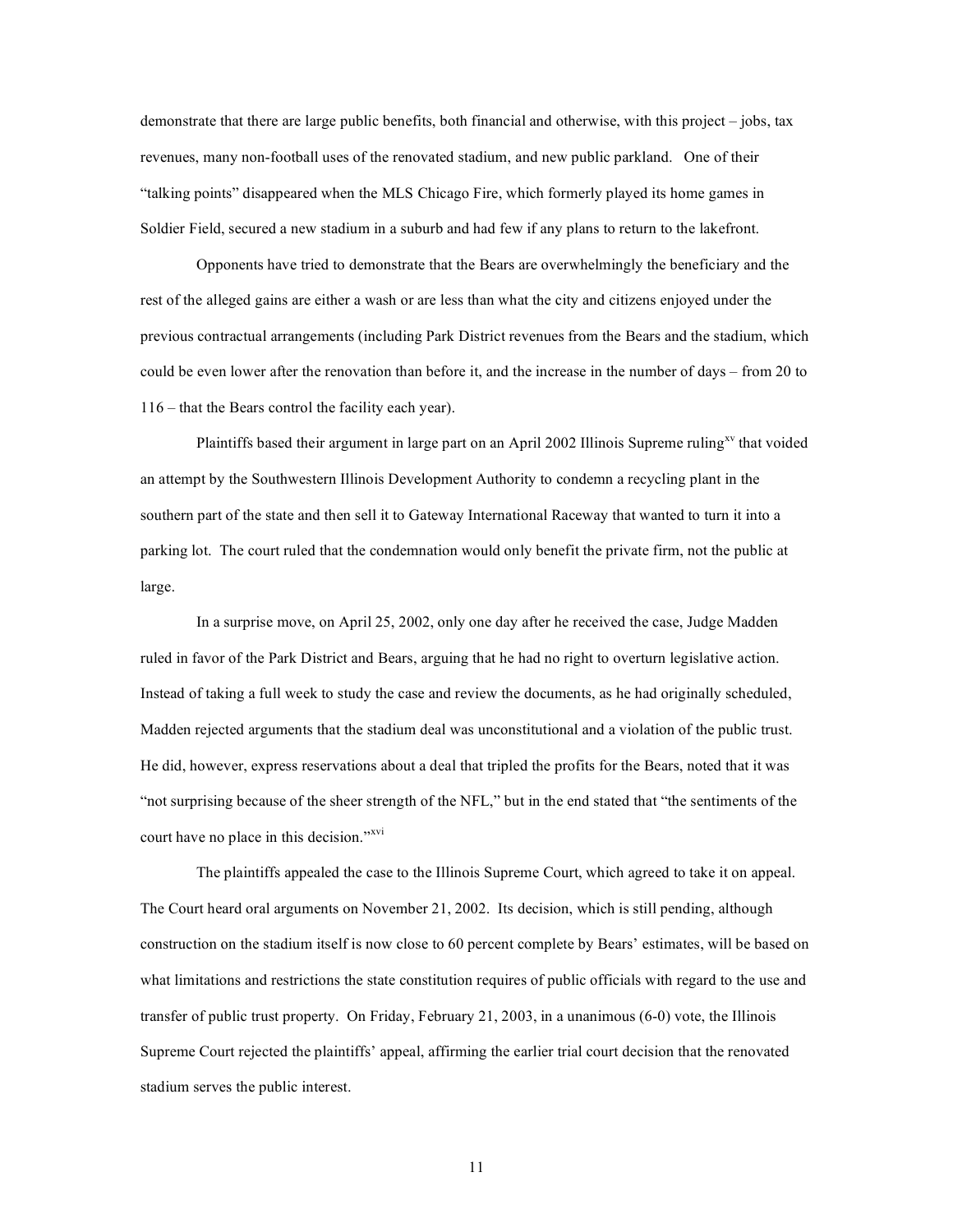## VI. The Architectural and Media Aspects

In addition to the legal challenges to the renovation plan, complementary criticism has come from two other local sources – from the architectural community and in the press. As noted above, the latest Soldier Field plan was first unveiled publicly on November 16, 2000. The principal architects for the renovation were Dirk Lohan of Chicago, the grandson of Mies van der Rohe, and Benjamin Wood and Carlos Zapata of Boston; the project was conceived as a 50-50 shared arrangement between the two firms. Lohan had previously designed lakefront additions for the Shedd Aquarium and Alder Planetarium, both viewed favorably by the profession and the public. Although Lohan has received the most personal criticism for his involvement in the project, in part because he is local and easily accessible, it was likely Benjamin Wood's late 1998 suggestion that it was possible to squeeze a renovated stadium between existing columns that started the current initiative rolling. (Lohan had actually suggested to the mayor in 1988 that Soldier Field should be converted back to a site for city festivals and concerts.)

In addition to the pounding that the mayor and city have been taking in the press, among civic groups and leaders, preservationists, and the general citizenry, local architects and architectural critics have also joined the fray by attacking the aesthetic aspects of the Soldier Field renovation plan. Blair Kamin, Pulitzer-prize winning architecture critic for the *Chicago Tribune*, has devoted several of his regular column assignments to this single issue. Calling the project a "monumental eyesore, " "nightmare", "massive mistake by the lake", "grotesque" and "the triumph of political expedience over civic vision," Kamin has been relentless in his commentary on and criticism of the plans and planners.

Other architects have ridiculed the proposed asymmetrical design as creating a fruit bowl, a flying saucer, an alien spaceship, a toilet seat, a bathtub, a beached whale, or an oversized ashtray. Chicago architects Stanley Tigerman labeled it "a fiasco", John Buenz, "a travesty." *Tribune* editorials have referred to it as "an upside-down bathroom plunger," "an international laughingstock," "a massive Ty-D-Bol," "the ugliest stadium in America," "a train wreck," and a "grotesquerie." The National Park Service has threatened to drop (or, officially, "de-designate") Soldier Field from its list of national landmarks, a status is gained in 1987, one of 2,341 places so designated in the United States.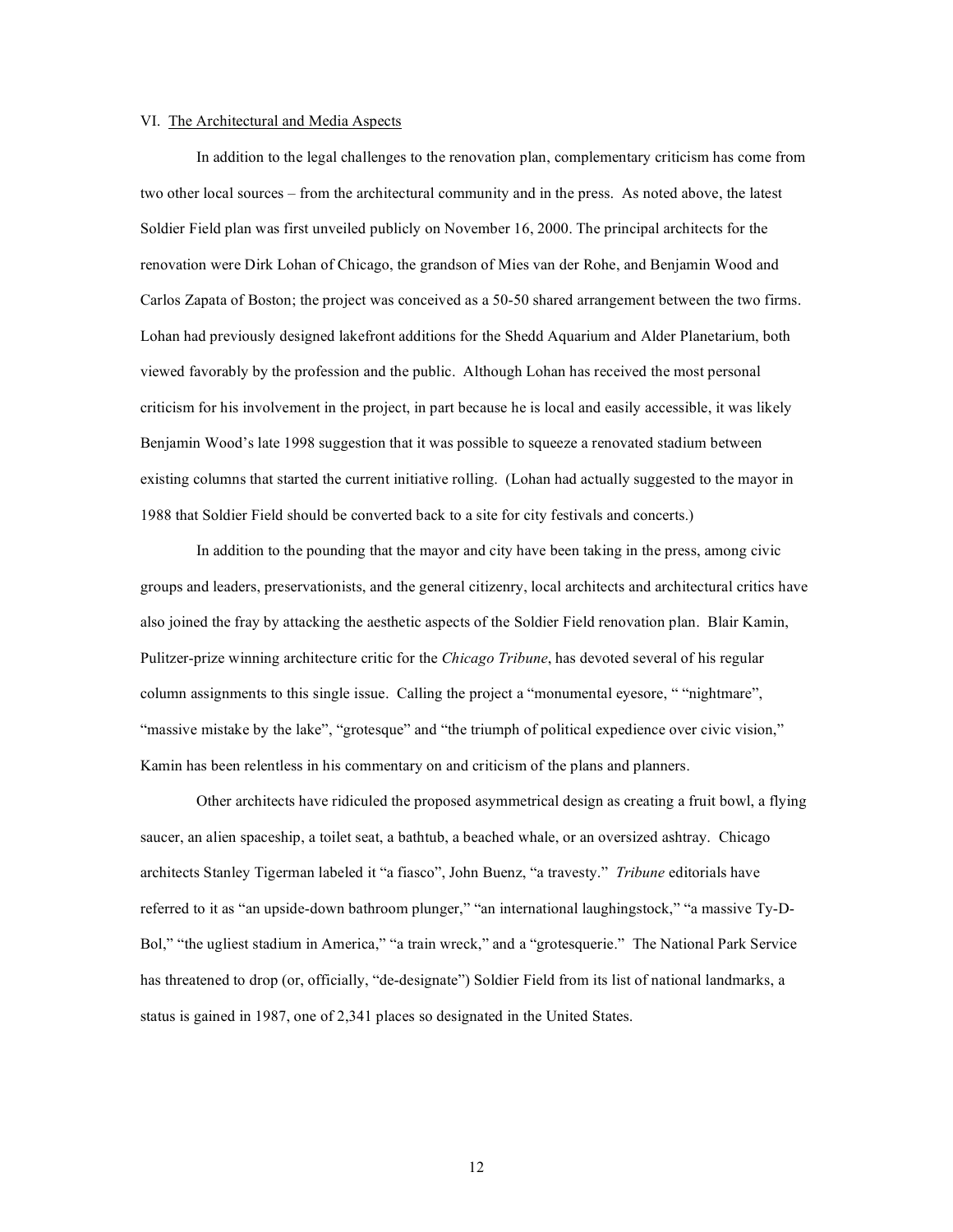In addition to having its columnists take potshots at the project and proponents, in the space of just over thirteen months, the *Chicago Tribune*, the city's major daily newspaper, ran fifteen editors opposing the mayor and the Soldier Field renovation plan:

"Stadium Design: Mistake by the Lake" (March 14, 2001),

"The legacy of Soldier Field" (April 1, 2001)

"Redesign—or raze—Soldier Field" (April 22, 2001),

"Daley's year of infamy" (May 27, 2001),

"Soldier Field: Perfuming the Pig" (June 6, 2001),

"Blood Money and the Bears" (July 15, 2001),

"A smarter stadium for the Bears" (August 22, 2001),

"Stop, look—and listen" (August 26, 2001),

"An exit from Soldier Field" (September 9, 2001),

"Daley's misdirection play," (September 30, 2001),

"Soldier Field's days of reckoning" (November 11, 2001),

"The Soldier Field Train Wreck" (December 17, 2001),

"Daleynomics and Soldier Field" (January 16, 2002),

"The margin grows thinner" (April 23, 2002), and

"When the next deal gets cut  $\ldots$ " (April 26, 2002).

Those editorials criticized both the design and location, made public the quasi-private deals, championed

interim alternative proposals, belittled the economic calculus, and questioned the mayor's integrity. The

penultimate editorial above concluded that:

"An analysis of the \$632 million project shows that the public bill for the stadium renovation is higher than city officials have said it would be while benefits to taxpayers – in terms of promised parkland and additional park revenues  $-$  fall short of what was promised. $x^{\text{vii}}$ 

Several years earlier in a roughly comparable time period, from May 1995 through September

1996, the *Tribune* ran fourteen editorials that favored a domed facility at or near Soldier Field as the best possible outcome for the Bears and Chicago, and the rival *Sun-Times* also supported the dome concept (see Baade and Sanderson, 1997A).

Piling on too was Lois Wille, two-time Pulitzer Prize winning journalist and author*,* and former editorial page editor of the *Chicago Tribune*. In op-ed columns and her book, *Forever Open, Clear and Free: The Struggle for Chicago's Lakefront*, she wrote of the proposal that:

" . . it involves real public land and real tax dollars and a real city's heritage and reputation, so it is appalling to contemplate what may be the end result: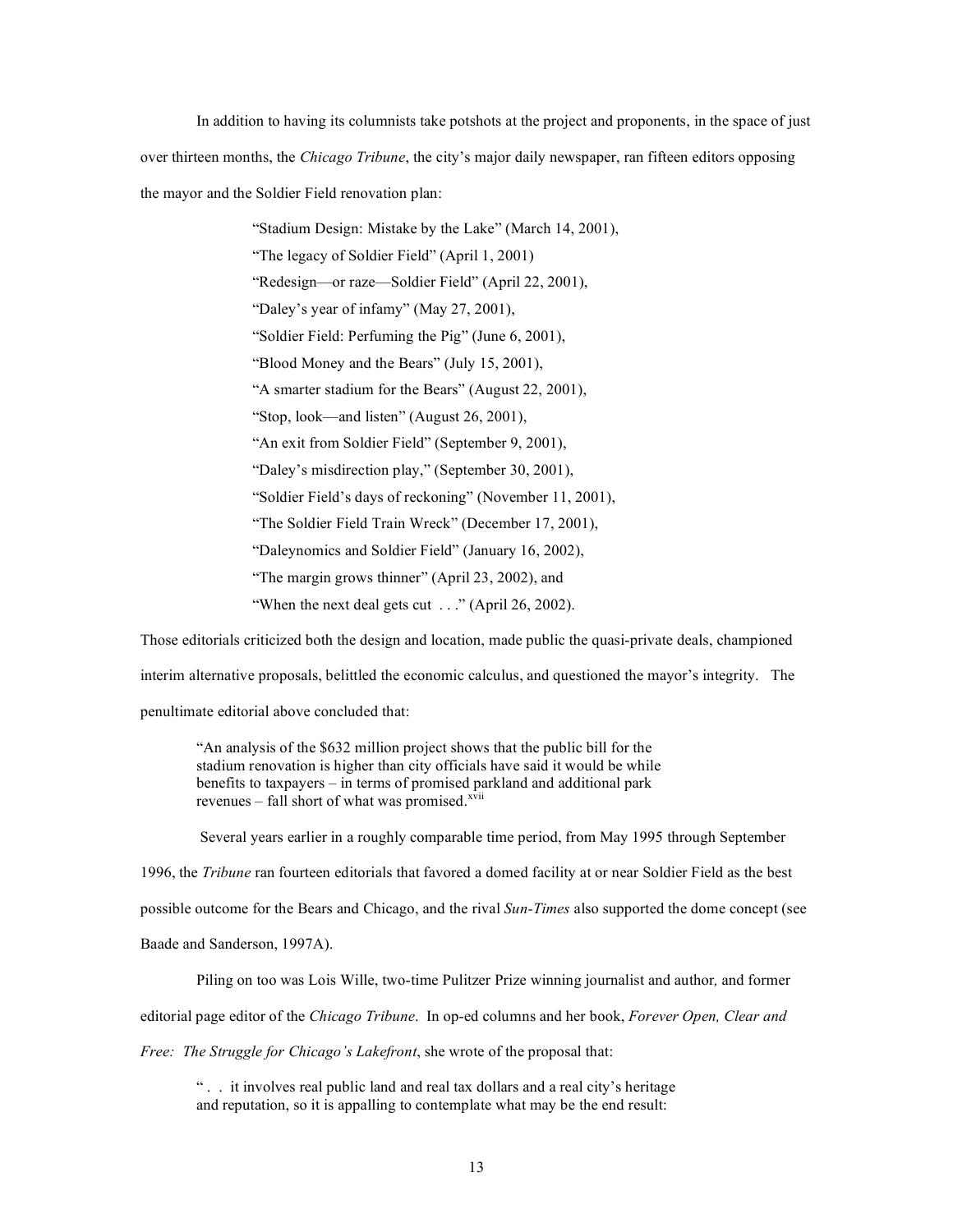the wrong structure on the wrong site built in violation of procedures and ordinances honed in a century of struggles to protect this most precious of city assets, the finest public waterfront in the world."<sup>xviii</sup>

Chicago Park District officials and the Bears have tried to blunt that public criticism with their own rejoinders in the *Tribune's* daily "Voices of the People" space on the editorial space, claiming that the Bears are making "an unprecedented \$200 million contribution" toward the new stadium and that the Park District will gain higher revenues, not lower as others have asserted, under the new arrangement. Dirk Lohan has also felt compelled on more than one occasion to defend his design and involvement in this project:

"I am offended by the onslaught of relentless negativity by your columns . . . Chicago is a bold city that has been an architectural innovator for more than a century. We have not earned this reputation by stifling creative designs. On the contrary, we are known for taking bold steps in new directions while also honoring our architectural heritage. I am proud to have played a role in that tradition. xix

Adding insult to injury, or at least some public embarrassment, Daley and Bears were also put on

the defensive by a closer analysis of the promised parkland and multiple uses of the renovated facility. When the mayor first announced the renovation plan in November 2000, as a sop to certain civic opponents he promised 19 acres of new parkland around the new stadium. Without explanation, public press releases from the city and Bears suddenly began using the figure of 17 acres not 19. That public space includes a Veterans sculpture and water wall, children's garden, Memorial lawn, winter gardens, and a sledding hill. But later, upon close examination of the architectural drawings, that figure included – and counted as "parkland" – landscaped median strips along the access and interior roads and sloped berms alongside the parking garage. The useable area turned out to be about 10 acres, not 19. The press had a field day with

this discovery and ridiculed the mayor at every turn.

Even "foreigners" got into the fray: In a January 29, 2003, op-ed piece in the *Chicago Tribune*, after a recent visit to Chicago, Bob Levey, a *Washington Post* columnist opined: "I have just seen the most horrible piece of architecture in all the land."<sup>xx</sup>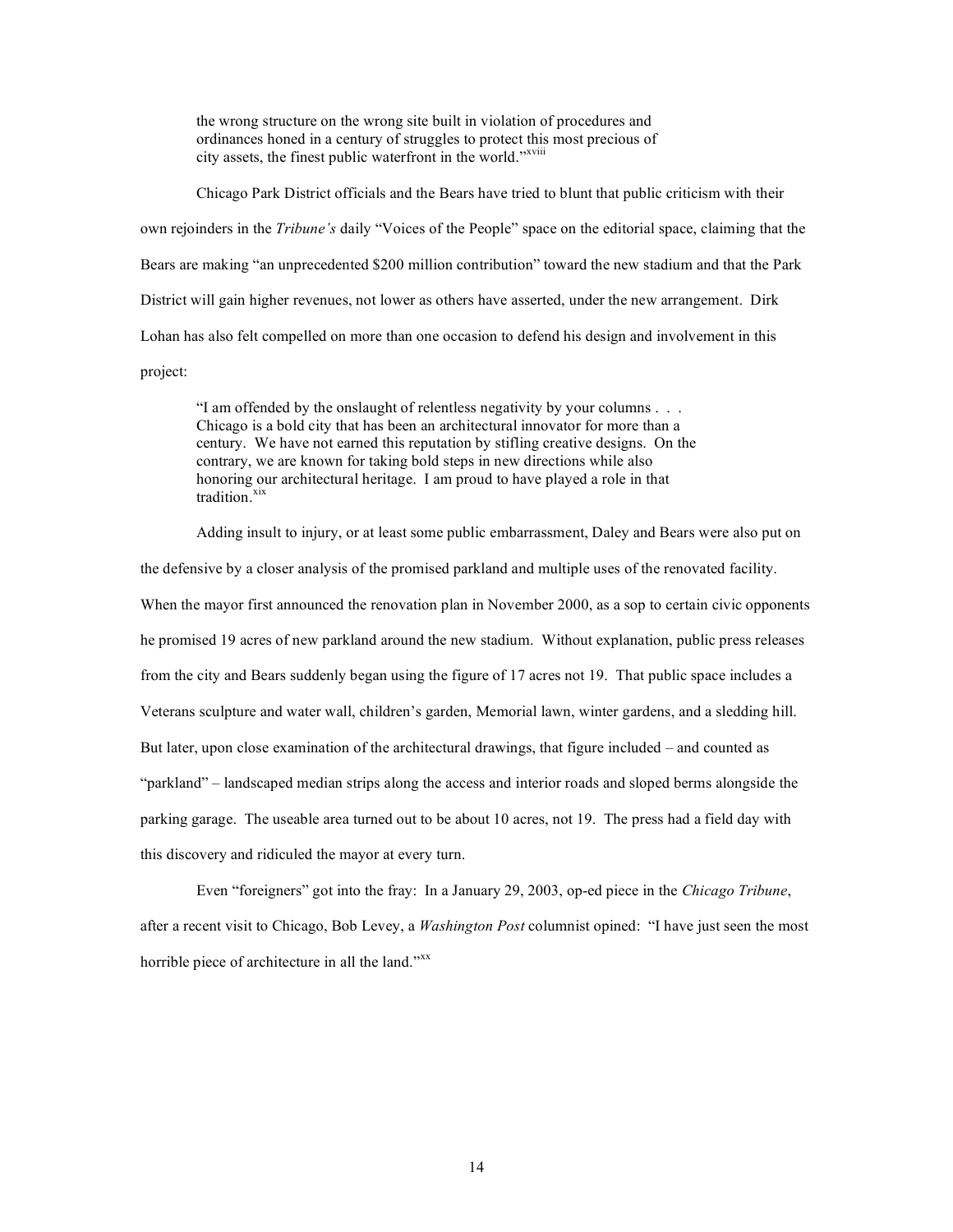# VII. The Alternatives

Most observers, including ardent foes of the new Soldier Field deal, would readily admit that Soldier Field had seen better days since its inaugural event in 1924, and that in any case it was a lousy place to watch a football game. Only a small minority were willing to stake out a position opposing any new facility or any public subvention. The question then became how to get from Point A to another point, one that didn't include the Daley-Bears renovation.

Whether as frivolous attempts to delay or even derail the renovation of Soldier Field for the Bears, reactions to what many regarded as an ill-advised "growing and present danger" with regard to the location, design and financial underpinnings to the agreed-upon plan, or serious alternatives in their own right, four proposals emerged as challenges to what the mayor and team had proposed. These came in three forms: starting anew at the same location; considerations of alternative sites, either just west of Lake Shore Drive or near Comiskey Park; and/or redesigns of the current Soldier Field project.

In some of its editorials, the *Tribune* suggested openly that perhaps the city should consider bulldozing the existing structure and building a new stadium "more in harmony with its surroundings."

With a plan in hand from local architect Arthur Takeuchi, the Landmarks Preservation Council of Illinois proposed sinking the field – still at Soldier Field – by 55 feet so that the top would be lower than the colonnades, and increasing seating capacity to 75,000. The principal reason for the height of the current renovation – it rises to 30 feet above the colonnades on the east side and 45 feet above on the west, making it at least 25 feet higher than the top of the upper deck at Comiskey, which has received appropriate criticism as a public disaster – is to cram more sideline seats and away from the end zones (increasing the former to 60 percent of capacity versus only 40 percent so situated in the old facility. The Council's chief criticism of the Daley-Phillips plan is that is overwhelms the colonnades and desecrates a national historic landmark.

Then on August 22, 2001, the Landmarks Preservation Council of Illinois, with support from the civic group Friends of the Parks, proposed a new 80,000-seat retractable-dome facility on publicly owned land north of Comiskey Park. According to those groups, that stadium could be built faster – because no new land would have to be acquired – and cheaper (\$400-\$450 million, as opposed to the \$600+ million price tag for Soldier Field reconstruction, and a retractable roof would have opened the possibility of more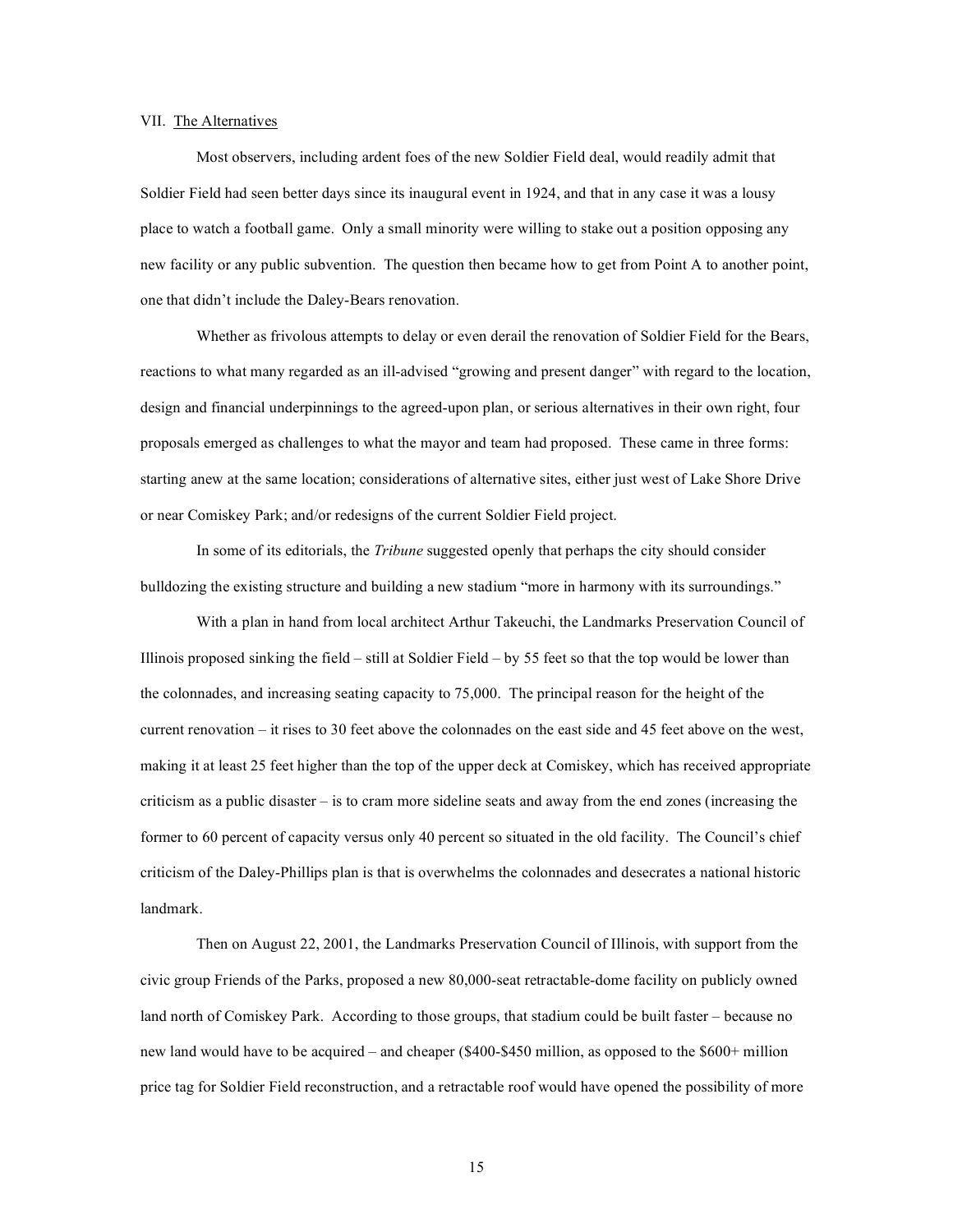non-football, big-ticket events inside the facility); the location also has better access to expressways and public transportation; and it contains more credible, though likely empirically-flawed, promises of economic spillovers in the surrounding neighborhood, something most observers regard as impossible at the Bears' present location. In addition, the Bears would not have had to relocate to Champaign-Urbana for the 2002 season, they would have had revenues for nearly 20,000 more seats, and they could have exercised full control over securing naming rights. (Their proposal also included a plan to restore Soldier Field to its original – 1924 – scale and purposes by removing substantial portions of the current seating configuration, adding more green space, and then turning it into a multiple-use festival and park site: Soldier Field Park.) The *Chicago Tribune* quickly got behind this plan; just as quickly, the mayor and Bears pronounced the plan unworkable and were unwilling to even consider it.

Finally, two local well-known philanthropists, John Bryan, former Chicago-based Sara Lee CEO and Cindy Pritzker, local culture maven and member of the Pritzker family that owns the Hyatt Hotel chain and sits on boards of many of the city's leading cultural and educational institutions<sup>xxi</sup>, approached the mayor directly in late 2001. Their proposal, developed by well-known Chicago architect Lawrence: For the same amount of money the city and Bears were spending, they could have a new 75,000-seat domed stadium to be located on parking lots near Soldier Field and McCormick Place, thus preserving Soldier Field for a large range of civic and community activities. This would also have reserved the valuable naming rights for the Bears, increase their net revenues from the 13,500 additional seats, and would not have interrupted play so the Bears would not have had to venture downstate to play during the construction phase of the project (the 2002 season). The *Tribune* quickly jumped on this new bandwagon:

"Bryan and Pritzker aren't the typical meddling types Daley swats aside. More than anyone, they are responsible for getting Millennium Park built. They have dug deep and forced their peers to pay up to get Millennium started and bail out the city on cost overruns and mismanagement.

They are also symbols.

Though retired now, Bryan still represents the will of the city's business elite. And Pritzker, thanks to her name and personal commitment to culture, represents the best of Chicago society.

They bravely speak while their more timid peers would allow Daley's planned pillaging of Soldier Field to cheapen the city, its reputation for great architecture and its quality of life."<sup>xxii</sup>

The Bears and mayor quickly rejected the Bryan-Pritzker plan.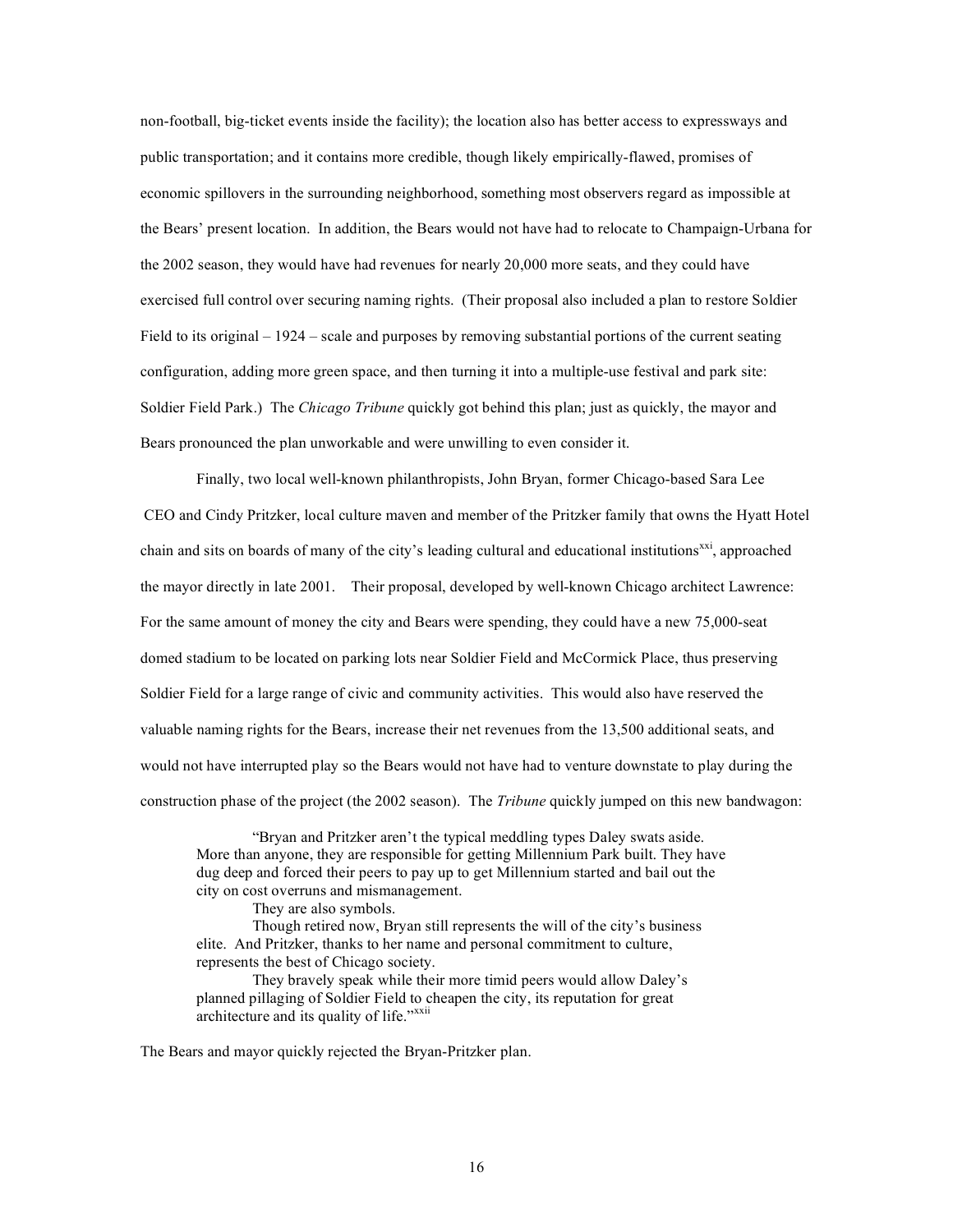## VIII. Complementary Skirmishes

The Soldier Field renovation itself, or the larger lakefront redevelopment project, can also be considered as part of a larger public picture. And there are at least two additional dimensions or pieces to what might otherwise be seen as a puzzle or mystery.

During early battles in the last decade over a permanent home for the Bears and the shape of the lakefront, Mayor Daley and then-Governor Jim Edgar reached an agreement in 1997 to close Meigs Field in February 2002 and have its control revert back to the city of Chicago; the mayor would then turn it into a park, nature preserve and bird sanctuary and be part of the larger "museum campus" project. Meigs is a general aviation airport on the lakefront that, in spite of the hype about its corporate and commercial value, given its proximity to downtown, primarily serves city and state government officials going to/from the state capital in Springfield. (Its traffic is less than one percent of Midway, Chicago's second airport, and less than 0.2 percent of O'Hare's volume.)

In a recent reversal of position and in a violation of earlier promises, Daley has agreed to let Meigs remain open for another two to five years, and maybe longer. Why? The more general issue or larger picture is the jockeying over a proposed \$6 billion expansion of O'Hare, which the mayor wants, in part to head off a third airport in Peotone, south of the city. The mayor and city control O'Hare, including doling out contracts and concessions; the state would control any new airport beyond Chicago. Governor Ryan wants Meigs open, Daley wants the O'Hare expansion; thus Meigs becomes the bargaining chip or pawn in getting the governor to support the O'Hare project. Soldier Field fills a similar role for both men.

Also looming on the horizon, as the mayor mentally moves chess pieces in the downtown area in general, and with the city now facing sizable revenue shortfalls, is the possibility of bringing gaming casinos to Navy Pier. Former governor Edgar steadfastly opposed land-based casinos in Chicago (some charged to protect horse racing in Illinois, in which he had personal and professional stakes, but also to ensure continued revenue streams from the state's ten licensed riverboat casinos). With Ryan, newly elected governor Rod Blagojevich, who is from Chicago, and a current budget crisis in the state, a casino (or casinos) not far from downtown hotels, McCormick Place, Meigs Field, and Soldier Field would represent a very tempting combination of amenities.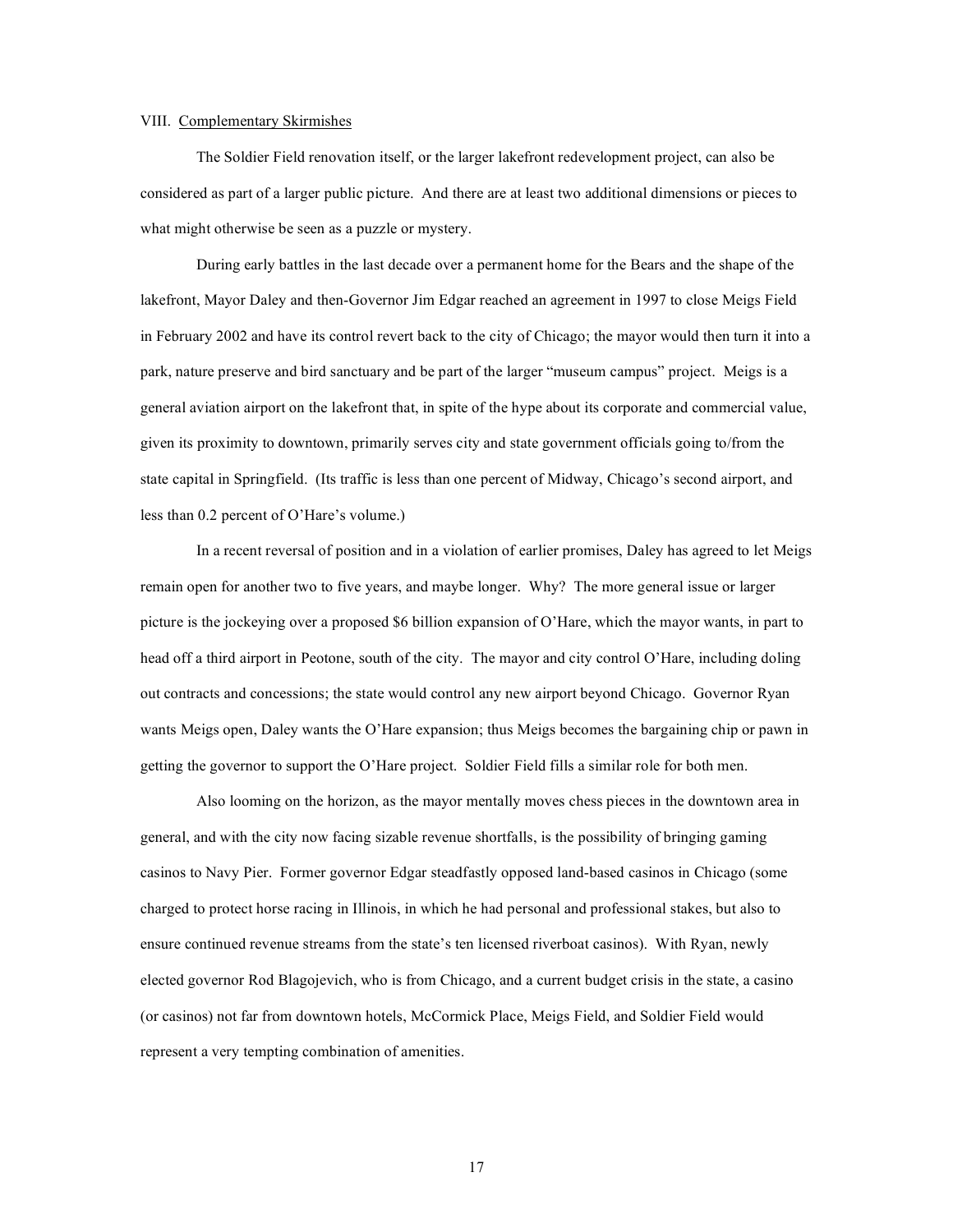There is also a third related battle or byproduct of the renovation taking place a few miles north of the city center and Soldier Field. As noted earlier, the Tribune Corporation has been a steady public thorn in Mayor Daley's side both through its editorials and turning its columnists loose to attack the aesthetics, politics and economics of the Soldier Field renovation project. That same company also owns the Chicago Cubs – and Wrigley Field, where they play. Owing to a relatively small seating capacity by Major League Baseball standards, and being the beneficiary of tremendous economic development and income growth in the contiguous Wrigleyville and Lakeview neighborhoods, the Cubs want to expand the number of seats by 2,000, play more financially lucrative night games (currently 18, which they want to increase to 30), and to prevent the owners of popular, and increasingly profitable, "rooftop" seating across the street from freeloading (by challenging their legal status and also blocking their now-unobstructed views by adding screens and more outfield seats). For all of this, the Cubs – and Tribune – need assistance from the city in dealing with the local community and property owners. In what some view as getting even, the mayor's support has not only not been forthcoming, Daley has threatened/proposed to bestow Chicago Landmark status on Wrigley Field, which would make it far more difficult for the Cubs to expand seating or make any other changes to the interior or exterior of Wrigley Field, depriving the team and its owners upwards of perhaps \$5 million a year in additional direct ticket revenues and a negotiated settlement with the condominium owners. The Cubs may not play winning hardball, but the mayor does.

### IX. Conclusions

Events of the last few years have played out pretty much as predicted in a 1997 complementary analysis of earlier unsuccessful attempts to settle on a final, permanent location for the Chicago Bears:

"First, the Bears will no doubt remain inside Chicago city limits. Second, the team will have a new home within ten years, though it may well open the 2000 season in Soldier Field. Third, both the total and public component of the price for that stadium will be larger than any [previously mentioned] figure."<sup>xxiii</sup>

However, the "\$64 Question," or in this case, the \$600 million question, is why the Bears and the mayor would end up with an agreement and a plan that, in addition to alienating so many people, on the surface leaves both parties, as well as the city, in a situation that appears to worse than a second-best outcome.

So why did the Bears do it? They walked away from \$300 million in naming rights had they been willing to relocate or have an entirely new from-the-ground-up stadium. Instead they will now have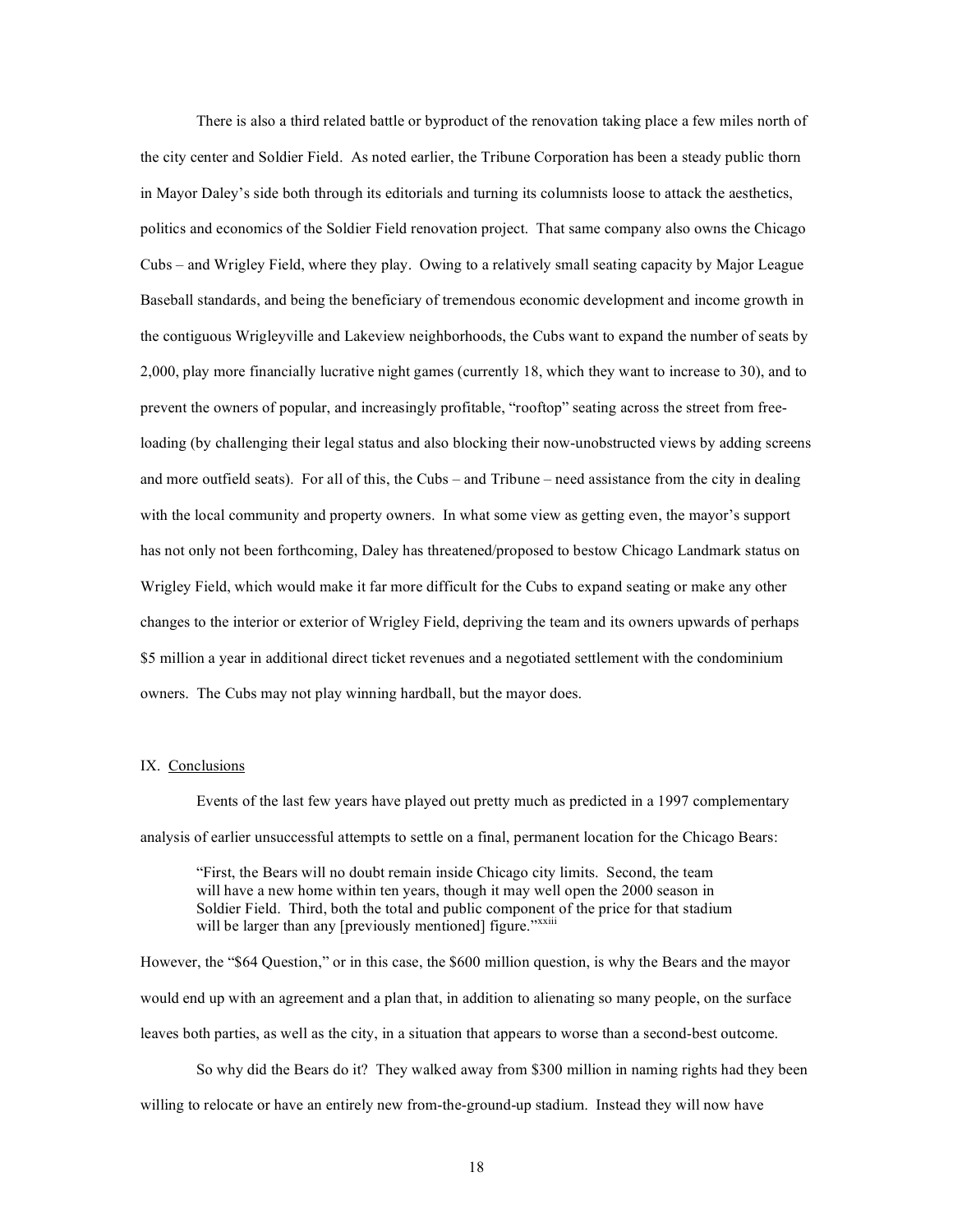something shoehorned into a dysfunctional shell, be saddled with the smallest stadium in the entire NFL as opposed to one that would have had at least  $15,000$  more seats<sup>xxiv</sup> (other recent proposals coming from the mayor or Bears all included seating capacities considerably larger than the current capacity of 67,000 – all of them in the 71,000 to 75,000-seat range – and no one ever suggested reducing the number of seats)<sup>xxv</sup>. Plus they lost considerable short-term revenue from having to play the entire 2002 season in Champaign-Urbana, whereas building a brand-new stadium in Chicago would have allowed them to remain in Soldier Field during construction (which could have been spread out over two years instead of crammed into a 20-month renovation schedule). And in the process they created a lot of ill will among the citizenry, civic groups and even their own season-ticket holders (several thousand of whom lost their longstanding status because of the smaller seating capacity).

One has to assume that they did it because it was the best deal they could have gotten. First, any alternative would have required some form of public approval – all 14 other publicly-owned stadiums built in the last five years had a voter referendum – and they were likely to lose any open, public thumbs-up or thumbs-down vote. Second, relocating to the South Side of Chicago was a likely outcome if they acquiesced and entertained other locations. Whether because of a bad ballpark, a bad team or a bad neighborhood, recent Comiskey Park tales soured them on any such move. In the end, as the old real estate saw has it: location, location, location. With the exception of Grant Park itself, Soldier Field occupies the most valuable public property in Chicago, which the Bears are able to occupy at close to a zero price. In addition, they don't have to pay for the congestion externalities.

By agreeing to an open-air facility, the Bears and city did manage to fend off and mollify two potential irritants, Jerry Reinsdorf and William Wirtz, owners of the Chicago Bulls and Chicago Blackhawks, respectively, and co-owners of the United Center. A domed stadium would have siphoned off some potential big-ticket events – concerts, ice shows and circuses, regional NCAA tournament games, and even political conventions – that now come to the United Center. In addition, the fine print of the Soldier Field project includes \$22 million in Park District money that can go toward refurbishments at Comiskey Park, benefiting Reinsdorf, the principal owner of the White Sox.

However, by settling on a 61,500-seat, open-air stadium, Chicago will also forgo the opportunity to bring a Super Bowl or NCAA Final Four or other big-ticket events to the city (plus with total control of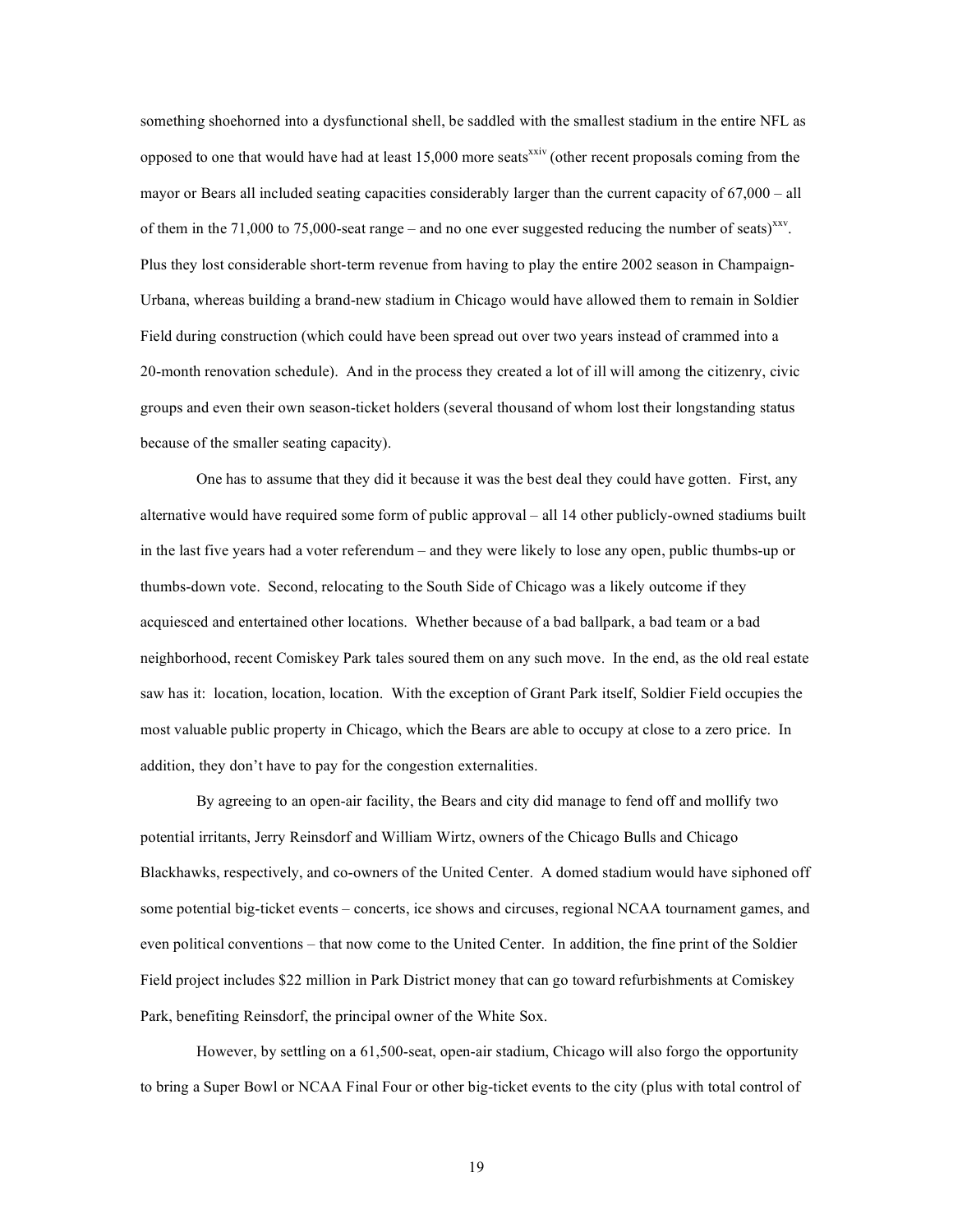the facility for 116 days a year, the Bears essentially have a lock on the effective availability of Soldier Field). In addition, it will take hotel tax revenues of just over \$33 million a year for the next thirty years to pay the debt service, a sizable sum that could have gone toward any number of other civic initiatives (or to cover expected city budget deficits), and if those revenues aren't forthcoming, then the city is on the hook for the shortfall – either from forgone revenue from state income taxes or higher property taxes. Furthermore, although the two-thirds, one-third public-private split on financing is not significantly out of line with experiences elsewhere (though the total price tag in Chicago is considerably higher), one would have to view the agreement in terms of the *ex ante* bargaining power on both sides, and Mayor Daley appeared to have all of the leverage on his side (see below), which should have meant a better deal than he got for his constituents.

Why did Daley do it? First, he is the consummate monopolist: No one can mount a serious political challenge to defeat him politically<sup>xxvi</sup>; except for a brief interval, the Daley family has run Chicago, for the last 50 years and will continue to run it for some time to come. And he has iron-fist control over the 50 aldermen/alderwomen in the city council. Second, the Bears would never be able to mount a serious threat to leave the city, so why not extract most of the economic rents from them instead of cutting a deal that essentially doubled the value of that franchise with the stroke of a pen? As it is, the city and its taxpayers will not benefit from this deal, and they may lose if hotel revenues do not return to previous levels and then growth steadily over the next three decades, and they have expended more public funds on a football stadium than any city in country.

In the end, Daley too had to settle for no better than third best. Defeat via a referendum would have been an embarrassment, and that was a likely outcome. Even though the existing Soldier Field was admittedly decaying and an inferior place to watch a football game anyway, the city had no compelling alternative uses for that space. Now it may well fit into the grander scheme of casinos. And for Daley to continue to exercise total control, any new stadium would have to have been located on public property and the financing run through the City Park District.

But maybe this will remain one of those unsolved mysteries or chalked up to stubbornness and irrationalities, sentiments expressed in one of the *Chicago Tribune* editorials:

. "What's puzzling is why the Bears' owners continue to inflict the Soldier Field plan on themselves. Since the deal was sealed last fall, they have already agreed to cut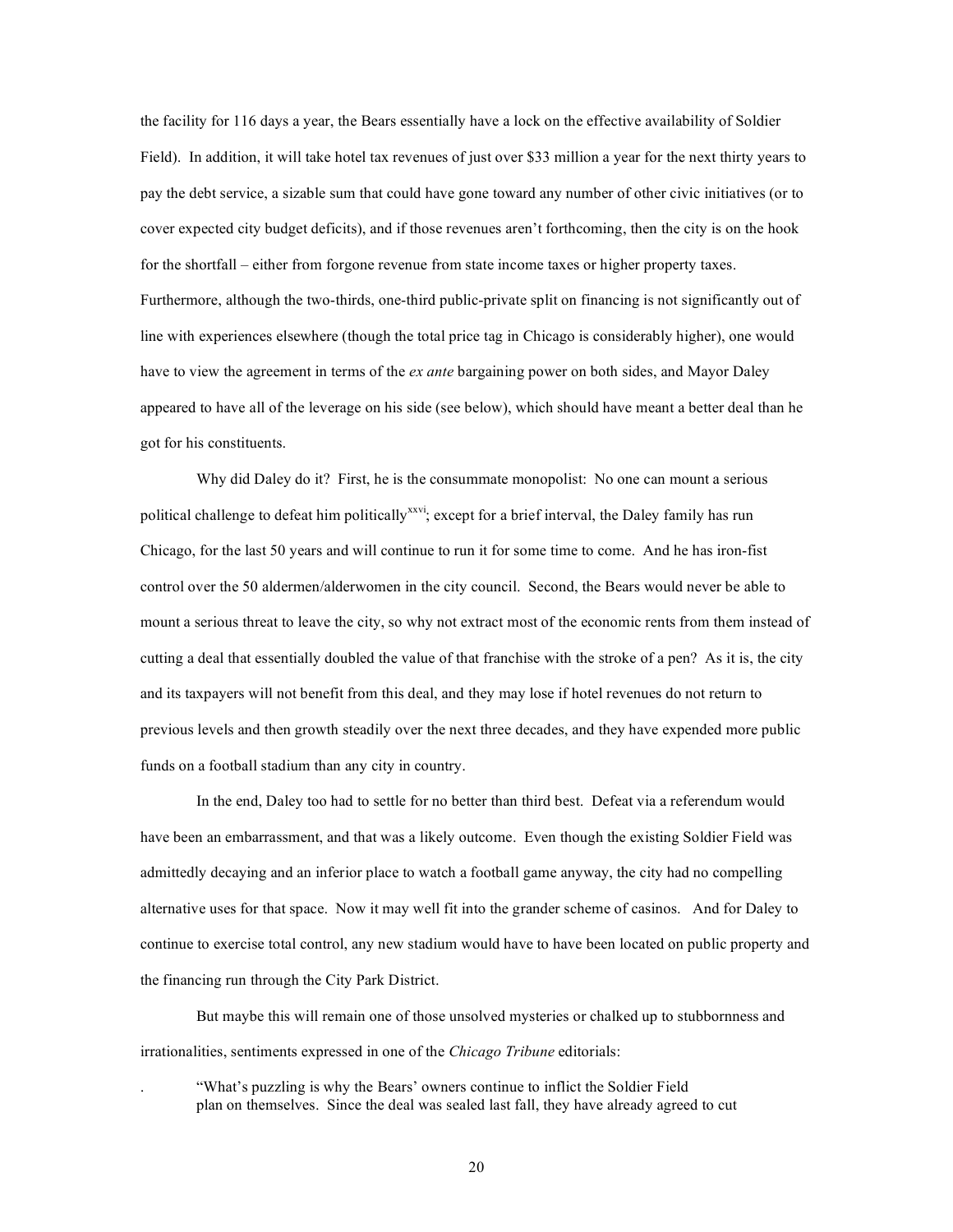1,500 seats, and will now lose perhaps \$300 million in naming rights. "A second puzzle is [Mayor Richard M.] Daley's reluctance to find a smarter alternative. . . . Instead, he is running out of thumbs to stick in a very leaky dike."xxvii

Or maybe, as the wag had it, Chicago is still not ready for reform.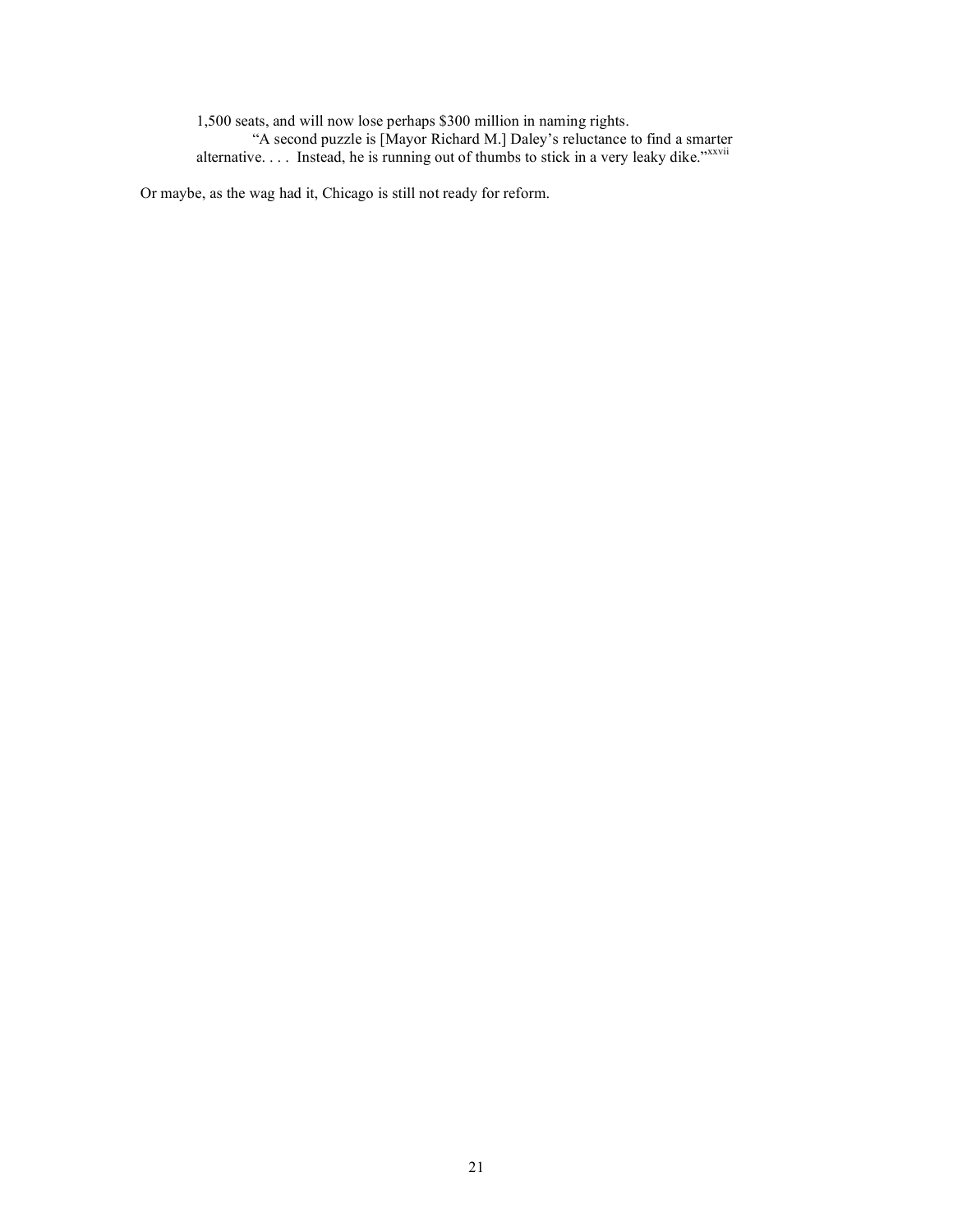### **REFERENCES**

- Baade, Robert A. 1996. "Professional Sports as Cayalysts for Metropolitan Economic Development," *Jounral of Urban Affairs,* vol. 18, no. 1, pages 1-17.
- Baade, Robert A. and Allen R. Sanderson. 1997A. "Bearing Down In Chicago," in Noll and Zimbalist, *Sports, Jobs and Taxes.* Washington, DC: The Brookings Institution Press. Pages 324-354.
- Baade, Robert A. and Allen R. Sanderson. 1997B. "The Employment Effects of Teams and Sports Facilities," in Noll and Zimbalist, *Sports, Jobs and Taxes*, Washington, D.C.: The Brookings Institution Press. Pages 92-118.
- Baade, Robert A. and Allen R. Sanderson. 1997C. "Cites Under Seige," in Wallace Hendricks, ed., *Advances in the Economics of Sport*, Vol.2, pages 77-114.
- Noll, Roger G. and Andrew Zimbalist (Eds). 1997. *Sports, Jobs and Taxes*. Washington, DC: The Brookings Institution Press.
- Sanderson, Allen R. 2000. "In Defense of New Sports Stadiums, Ballparks and Arenas," *Marquette Sports Law Journal*, Vol. 10, No. 2, Spring: 173-192.
- Siegfried, John and Andrew Zimbalist. 2000. "The Economics of Sports Facilities and Their Communities," *Journal of Economic Perspectives*. Summer.
- Wille, Lois. 1991. *Forever Open Clear and Free: The Struggle for Chicago's Lakefront.* Chicago: The University of Chicago Press.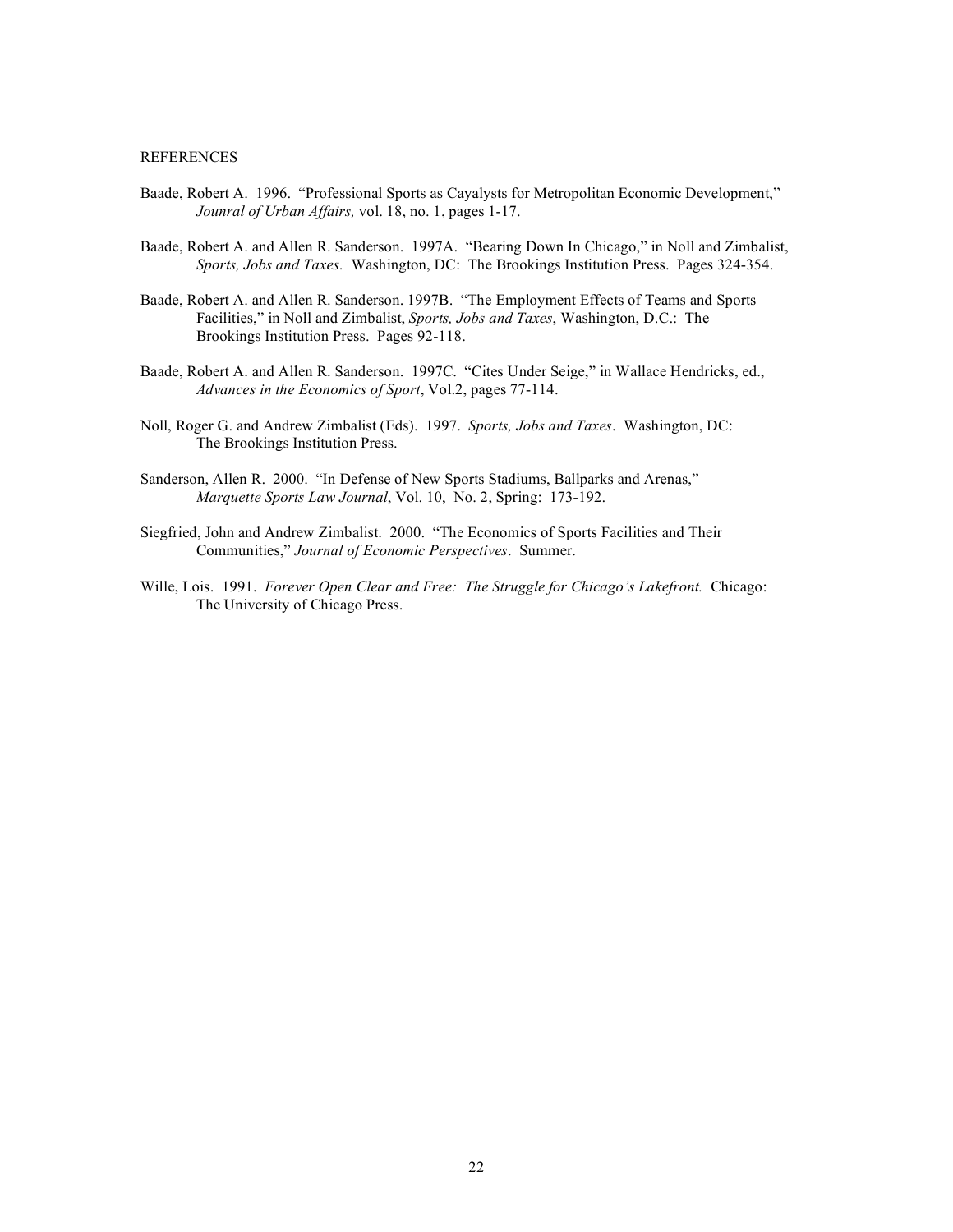## ENDNOTES

1

<sup>i</sup> The first professional football games played in Soldier Field featured the local rival Chicago Cardinals, who were principal tenants for a brief two-year stint earlier before settling into their permanent home in Comiskey Park.

<sup>ii</sup> For a more detailed history of Soldier Field, interim renovation projects, complementary issues, and pitched political and economic battles and standoffs in the 1990s, see Baade and Sanderson (1997A). <sup>iii</sup> According to legend, but not consistent with the evidence and later scholarly probes, the 1871 Chicago fire started when a cow in Mrs. O'Leary's barn kicked over a lantern.

<sup>iv</sup> Although steeped in lore and ritual, over the years many prominent Chicago leaders have viewed Soldier Field as a mistake, and not consistent with Daniel Burnham's 1909 plan for the city; from time to time they have suggested knocking it down, only to be confronted by substantial political and public opposition.<br><sup>v</sup> "Lawmakers must closely read Soldier Field blitz," *Crain's Chicago Business*, November 20, 2002, p. 10.

<sup>vi</sup> "Bears deal could blitz taxpayers," *Crain's Chicago Business*, August 13, 2001, page 4.

<sup>vii</sup> "Daley Hedges on Soldier Field," *Chicago Tribune*, September 26, 2001, Section 2, page 1. viii See Noll and Zimbalist (1997), Siegfried and Zimbalist (2000), Baade (1996), Baade and Sanderson

(1997A, 1997B, 1997C), and Sanderson (2000). Inasmuch as a focus of this article is not the economic impact of a Bears' stadium, including Soldier Field, a closer examination and refutation of the Bears' claim is beyond the scope of this paper. In addition, both the detailed impact of the Soldier Field renovation submitted by the team and this author's analysis or it are sealed court documents and thus confidential for the time being.<br>ix After many unsuccessful attempts by the White Sox to find a corporate sponsor, U.S. Cellular, the

Chicago-based wireless service provider, purchased the naming rights in early February 2003 for \$68 million in a 20-year deal.<br><sup>x</sup> The Lakefront Redevelopment package allocated \$365 million for the stadium renovations, and \$222

million for the two parking facilities, one underground, and the 19 acres of parkland.

 $\frac{x_i}{x_i}$  Total and per-seat cost figures are only rough estimates and may differ from what is reported in Table 1 because of some variances in reported figures, what is included or excluded – land acquisition,

infrastructure – in the project, and because some are designed as multi-use facilities to be shared with a second or even a third tenant.

<sup>xii</sup> The author and University of Chicago law professor Richard Epstein worked pro bono as the economic and legal adviser, respectively, to the Illinois Landmark Preservation Council and the Friends of the Parks. <sup>xiii</sup> Had the Bears prevailed over the Eagles, they would have earned a second playoff home game, which would have not only postponed demolition but also pushed any "deconstruction" plans beyond the

scheduled court date, so the defeat may have been a mixed blessing for the city and franchise.<br>
<sup>xiv</sup> "Stadium suit to soldier on," *Chicago Tribune*, Section 2, Page 1, June 12, 2001.<br>
<sup>xv</sup> Southwestern Illinois Developme

<sup>xvi</sup> "Bears win stadium ruling," *Chicago Tribune*, Section 1, Page 1, April 26, 2002.<br><sup>xvii</sup> "The margin group thinner," *Chicago Tribune*, April 22, 2002, Section 1, Beac.

<sup>xvii</sup> "The margin grows thinner," *Chicago Tribune*, April 23, 2002, Section 1, Page 18.<br><sup>xviii</sup> Lois Wille, "Chicagoons teking a beth on Soldier Field," *Chicago Tribune*, July 22.

Lois Wille, "Chicagoans taking a bath on Soldier Field," *Chicago Tribune*, July 22, 2001, Section 1, page 17.<br><sup>xix</sup> Dirk Lohan, "Voice of the People," *Chicago Tribune*, January 10, 2002, Section 1, page 14.<br><sup>xx</sup> "The Nightmare on Lake Shore Drive," *Chicago Tribune*, Section 1, Page 17, January 29, 2003.

 $\frac{xxi}{xxi}$  Cindy Pritzker is the widow of Jay A. Pritzker, who died in 1999. Jay was a grandson of Nicholas Pritzker (1871-1957), founder of the corporation. In 1979, Jay and Cindy established, through the Hyatt Foundation, an annual prize to honor a living architect, referred to by many as the Nobel prize for architects. Their son, Thomas, administers that program.

David Greising, "Double-teamed Daley still faces a stadium fight," *Chicago Tribune*, December 23,  $2001$ , Section 5, Page 1.

Robert A. Baade and Allen R. Sanderson, "Bearing down in Chicago," in Noll and Zimbalist, *Sports, Jobs and Taxes*, page 353.